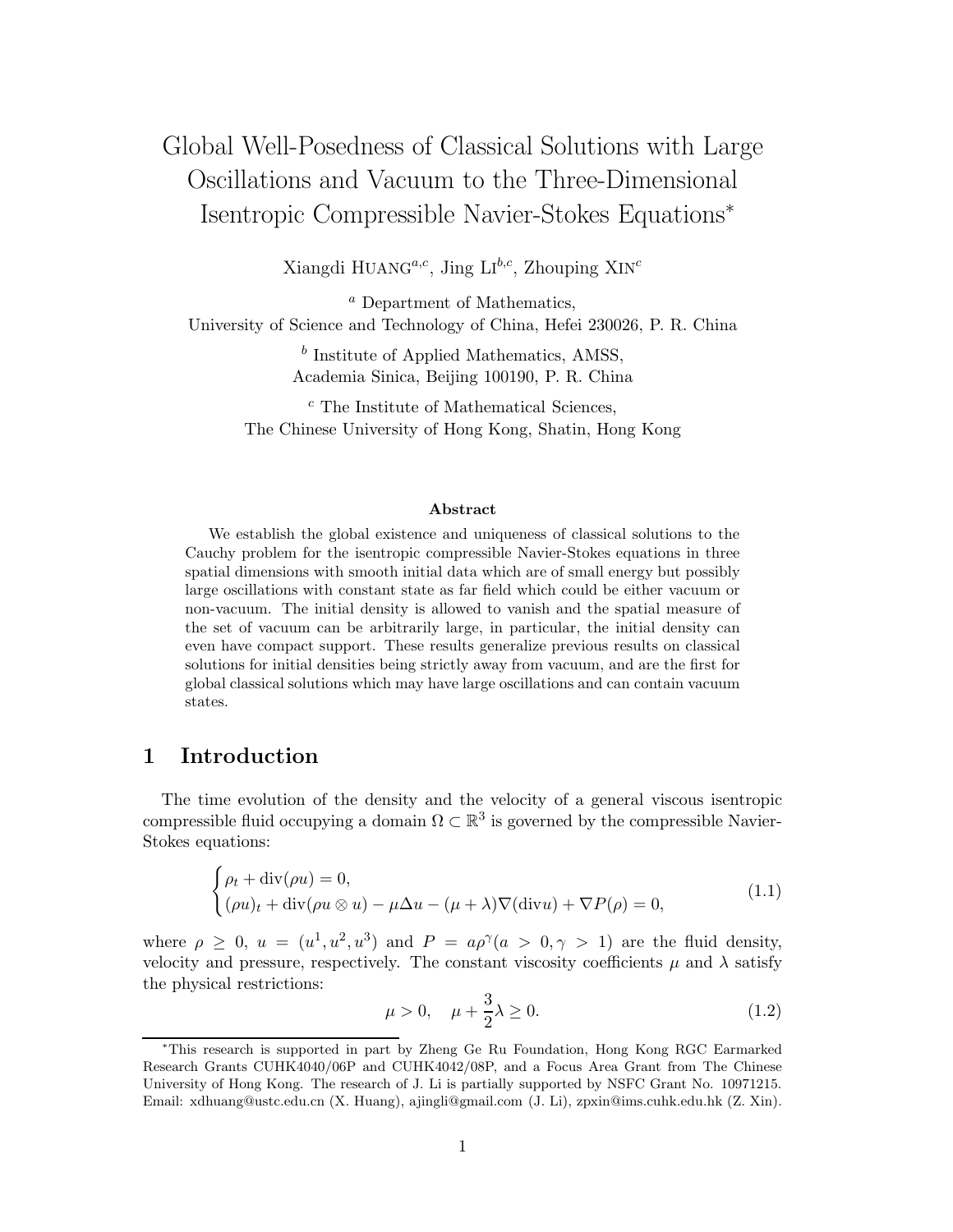Let  $\Omega = \mathbb{R}^3$  and  $\tilde{\rho}$  be a fixed nonnegative constant. We look for the solutions,  $(\rho(x, t), u(x, t))$ , to the Cauchy problem for (1.1) with the far field behavior:

$$
u(x,t) \to 0, \quad \rho(x,t) \to \tilde{\rho} \ge 0, \quad \text{as } |x| \to \infty,
$$
\n(1.3)

and initial data,

$$
(\rho, u)|_{t=0} = (\rho_0, u_0), \quad x \in \mathbb{R}^3.
$$
 (1.4)

There are huge literatures on the large time existence and behavior of solutions to (1.1). The one-dimensional problem has been studied extensively by many people, see [7, 18, 26, 27] and the references therein. For the multi-dimensional case, the local existence and uniqueness of classical solutions are known in [23, 28] in the absence of vacuum and recently, for strong solutions also, in  $[2, 4, 5, 25]$  for the case that the initial density need not be positive and may vanish in open sets. The global classical solutions were first obtained by Matsumura-Nishida [22] for initial data close to a nonvacuum equilibrium in some Sobolev space  $H<sup>s</sup>$ . In particular, the theory requires that the solution has small oscillations from a uniform non-vacuum state so that the density is strictly away from the vacuum and the gradient of the density remains bounded uniformly in time. Later, Hoff [8, 9] studied the problem for discontinuous initial data. For the existence of solutions for arbitrary data (the far field density is vacuum, that is,  $\tilde{\rho} = 0$ , the major breakthrough is due to Lions [21] (see also Feireisl [6]), where he obtains global existence of weak solutions - defined as solutions with finite energy when the exponent  $\gamma$  is suitably large. The main restriction on initial data is that the initial energy is finite, so that the density vanishes at far fields, or even has compact support. However, little is known on the structure of such weak solutions. Recently, under the additional assumptions that the viscosity coefficients  $\mu$  and  $\lambda$  satisfy

$$
\mu > \max\{4\lambda, -\lambda\},\tag{1.5}
$$

and for the far field density away from vacuum ( $\tilde{\rho} > 0$ ), Hoff ( [10–12]) obtained a new type of global weak solutions with small energy, which have extra regularity information compared with those large weak ones constructed by Lions ( [21]) and Feireisl ( [6]). Note that here the weak solutions may contain vacuum though the spatial measure of the set of vacuum has to be small. Moreover, under some additional conditions which prevent the appearance of vacuum states in the data, Hoff  $(10, 12)$  obtained also classical solutions.

It should be noted that in the presence of vacuum, the global well-posedness of classical solutions and the regularity and uniqueness of those weak solutions ( $[6,10,21]$ ) remains completely open. Indeed, this is a subtle issue since, in general, one would not expect such general results due to Xin's blow-up results in [29], where it is shown that in the case that the initial density has compact support, any smooth solution to the Cauchy problem of the non-barotropic compressible Navier-Stokes system without heat conduction blows up in finite time for any space dimension, and the same holds for the isentropic case (1.1), at least in one-dimension, and the symmetric two-dimensional case ( [15]). See also the recent generalizations to the cases for the non-barotropic compressible Navier-Stokes system with heat conduction ( [3]) and for non-compact but rapidly decreasing at far field initial densities ( [24]).

In this paper, we will study the global existence and uniqueness of classical solutions to the Cauchy problem for the isentropic compressible Navier-Stokes equations, (1.1), in three-dimensional space with smooth initial data which are of small energy but possibly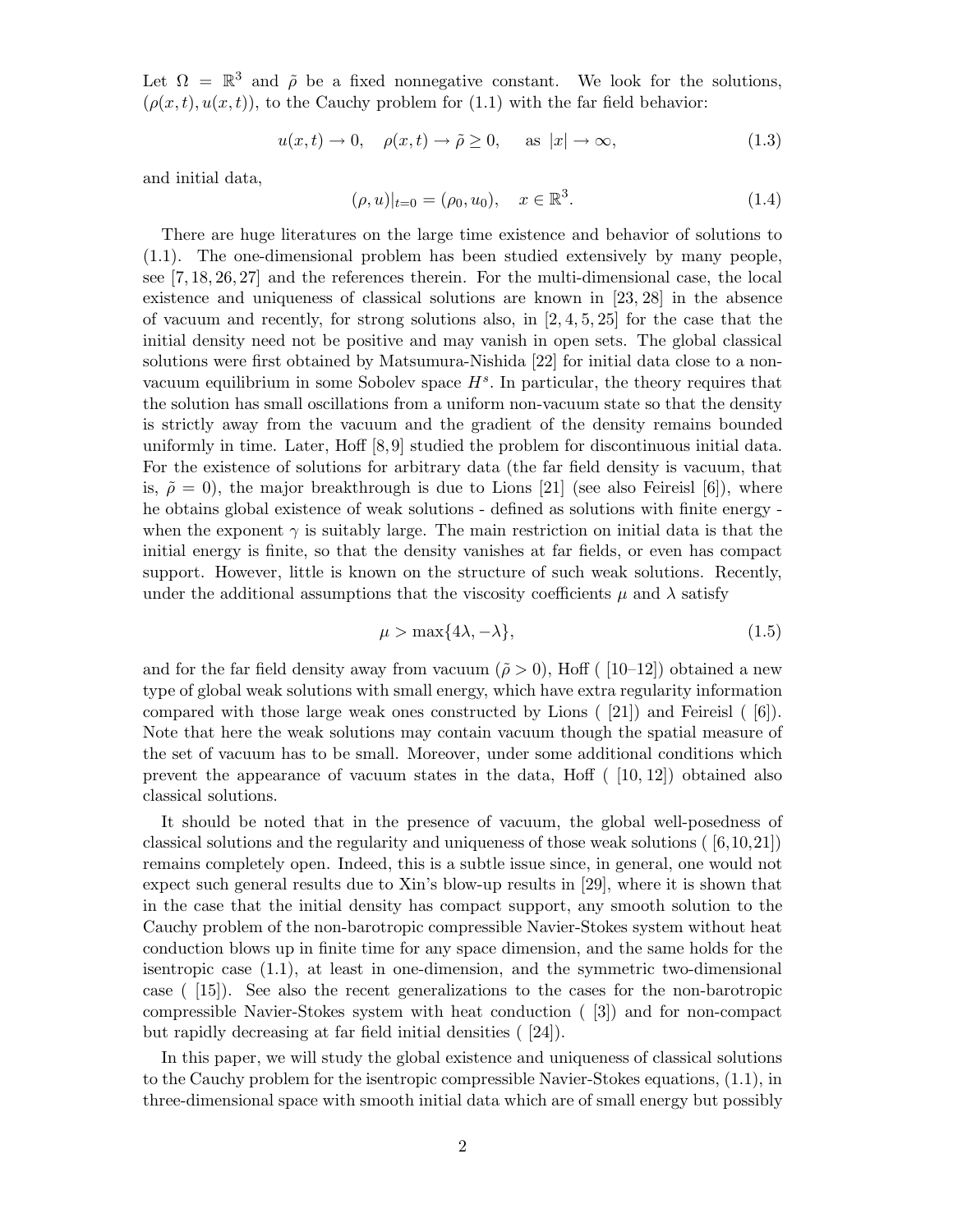large oscillations with constant state as far field which could be either vacuum ( $\tilde{\rho} = 0$ ) or non-vacuum ( $\tilde{\rho} > 0$ ); in particular, the initial density is allowed to vanish, even has compact support.

Before stating the main results, we explain the notations and conventions used throughout this paper. We denote

$$
\int f dx = \int_{\mathbb{R}^3} f dx.
$$

For  $1 < r < \infty$ , we denote the standard homogeneous and inhomogeneous Sobolev spaces as follows:

$$
\begin{cases}\nL^r = L^r(\mathbb{R}^3), & D^{k,r} = \{u \in L^1_{loc}(\mathbb{R}^3) \mid \|\nabla^k u\|_{L^r} < \infty\}, \quad \|u\|_{D^{k,r}} \triangleq \|\nabla^k u\|_{L^r}, \\
W^{k,r} = L^r \cap D^{k,r}, & H^k = W^{k,2}, \quad D^k = D^{k,2}, \quad D^1 = \{u \in L^6 \mid \|\nabla u\|_{L^2} < \infty\}.\n\end{cases}
$$

The initial energy is defined as:

$$
C_0 = \int \left(\frac{1}{2}\rho_0 |u_0|^2 + G(\rho_0)\right) dx,\tag{1.6}
$$

where  $G$  denotes the potential energy density given by

$$
G(\rho) \triangleq \rho \int_{\tilde{\rho}}^{\rho} \frac{P(\rho) - P(\tilde{\rho})}{s^2} ds.
$$

It is clear that

$$
\begin{cases}\nG(\rho) = \frac{1}{\gamma - 1} P, & \text{if } \tilde{\rho} = 0, \\
c_1(\bar{\rho}, \tilde{\rho})(\rho - \tilde{\rho})^2 \le G(\rho) \le c_2(\bar{\rho}, \tilde{\rho})(\rho - \tilde{\rho})^2, & \text{if } \tilde{\rho} > 0, \ 0 \le \rho \le \bar{\rho},\n\end{cases}
$$

for positive constants  $c_1(\bar{\rho}, \tilde{\rho})$  and  $c_2(\bar{\rho}, \tilde{\rho})$ .

Then the main results in this paper can be stated as follows:

**Theorem 1.1** *Assume that*  $(1.2)$  *holds. For given numbers*  $M > 0$  *(not necessarily small)* and  $\bar{\rho} \geq \tilde{\rho} + 1$ , *suppose that the initial data*  $(\rho_0, u_0)$  *satisfy* 

$$
0 \le \inf \rho_0 \le \sup \rho_0 \le \bar{\rho}, \quad \|\nabla u_0\|_{L^2}^2 \le M,\tag{1.7}
$$

$$
u_0 \in D^1 \cap D^3
$$
,  $(\rho_0 - \tilde{\rho}, P(\rho_0) - P(\tilde{\rho})) \in H^3$ , (1.8)

*and the compatibility condition*

$$
-\mu \Delta u_0 - (\mu + \lambda) \nabla \operatorname{div} u_0 + \nabla P(\rho_0) = \rho_0 g,\tag{1.9}
$$

*for some*  $g \in D^1$  *with*  $\rho_0^{1/2} g \in L^2$ . *Then there exists a positive constant*  $\varepsilon$  *depending on*  $\mu, \lambda, \tilde{\rho}, a, \gamma \bar{\rho}$  and M such that if

$$
C_0 \le \varepsilon,\tag{1.10}
$$

*the Cauchy problem (1.1) (1.3) (1.4) has a unique global classical solution*  $(\rho, u)$  *satisfying for any*  $0 < \tau < T < \infty$ ,

$$
0 \le \rho(x, t) \le 2\bar{\rho}, \quad x \in \mathbb{R}^3, t \ge 0,
$$
\n
$$
(1.11)
$$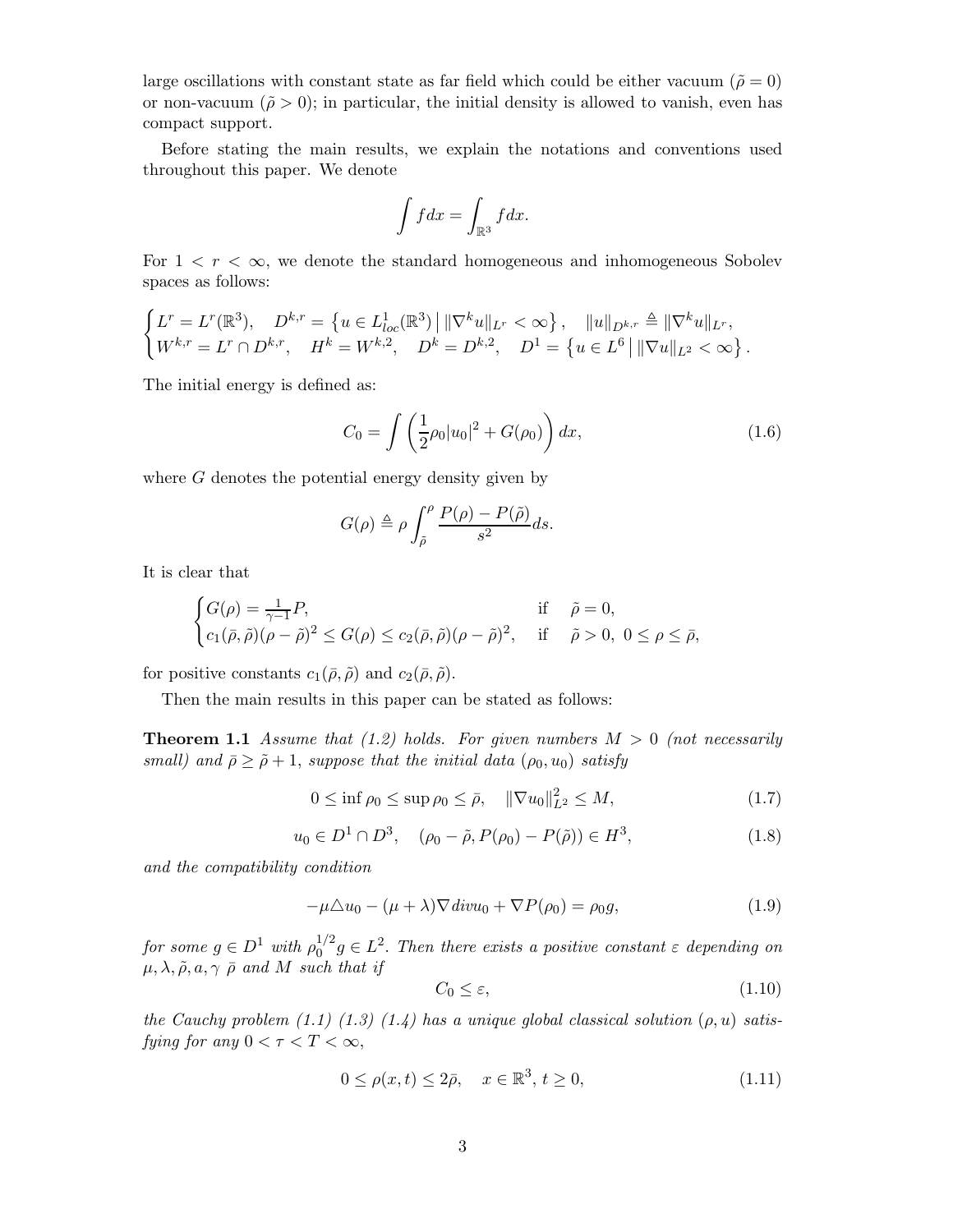$$
\begin{cases}\n(\rho - \tilde{\rho}, P - P(\tilde{\rho})) \in C([0, T]; H^3), \\
u \in C([0, T]; D^1 \cap D^3) \cap L^2(0, T; D^4) \cap L^{\infty}(\tau, T; D^4), \\
u_t \in L^{\infty}(0, T; D^1) \cap L^2(0, T; D^2) \cap L^{\infty}(\tau, T; D^2) \cap H^1(\tau, T; D^1), \\
\sqrt{\rho}u_t \in L^{\infty}(0, T; L^2),\n\end{cases} (1.12)
$$

*and the following large-time behavior:*

$$
\lim_{t \to \infty} \int (|\rho - \tilde{\rho}|^q + \rho^{1/2} |u|^4 + |\nabla u|^2)(x, t) dx = 0,
$$
\n(1.13)

*for all*

$$
q \in \begin{cases} (2,\infty), & \text{for } \tilde{\rho} > 0, \\ (\gamma,\infty), & \text{for } \tilde{\rho} = 0. \end{cases}
$$
 (1.14)

Similar to our previous studies on the Stokes approximation equations in [20], we can obtain from (1.13) the following large time behavior of the gradient of the density when vacuum states appear initially and the far field density is away from vacuum, which is completely in contrast to the classical theory  $(12, 22)$ .

**Theorem 1.2** *In addition to the conditions of Theorem 1.1, assume further that there exists some point*  $x_0 \in \mathbb{R}^3$  *such that*  $\rho_0(x_0) = 0$ . *Then if*  $\tilde{\rho} > 0$ , *the unique global classical solution* (ρ, u) *to the Cauchy problem (1.1) (1.3) (1.4) obtained in Theorem 1.1 has to blow up as*  $t \to \infty$ , *in the sense that for any*  $r > 3$ ,

$$
\lim_{t \to \infty} \|\nabla \rho(\cdot, t)\|_{L^r} = \infty.
$$

A few remarks are in order:

**Remark 1.1** *The solution obtained in Theorem 1.1 becomes a classical one for positive time. Although it has small energy, yet whose oscillations could be arbitrarily large. In particular, both interior and far field vacuum states are allowed.*

**Remark 1.2** *In the case that the far field density is away from vacuum, i.e.,*  $\tilde{\rho} > 0$ , *the conclusions in Theorem 1.1 generalize the classical theory of Matsumura-Nishida ( [22]) to the case of large oscillations since in this case, the requirement of small energy, (1.10), is equivalent to smallness of the mean-square norm of*  $(\rho_0 - \tilde{\rho}, u_0)$ . *However, though the large-time asymptotic behavior (1.13) is similar to that in [22], yet our solution may contain vacuum states, whose appearance leads to the large time blowup behavior stated in Theorem 1.2, this is in sharp contrast to that in [12, 22] where the gradients of the density are suitably small uniformly for all time.*

**Remark 1.3** *When the far field density is vacuum, i.e.,*  $\tilde{\rho} = 0$ *, the small energy assumption, (1.10), is equivalent to that both the kinetic energy and the total pressure are suitably small. There is no requirement on the size of the set of vacuum states. In particular, the initial density may have compact support. Thus, Theorem 1.1 can be regarded as uniqueness and regularity theory of Lions-Feireisl's weak solutions in [6,21] with small initial energy. It should be noted that the conclusions in Theorem 1.1 for the case of*  $\tilde{\rho} = 0$  *are somewhat surprising since for the isentropic compressible Navier-Stokes equations (1.1), any non-trivial one-dimensional smooth solution with initial compact supported density blows up in finite time ( [29]), and the same holds true for two-dimensional smooth spherically symmetric solutions ( [15]).*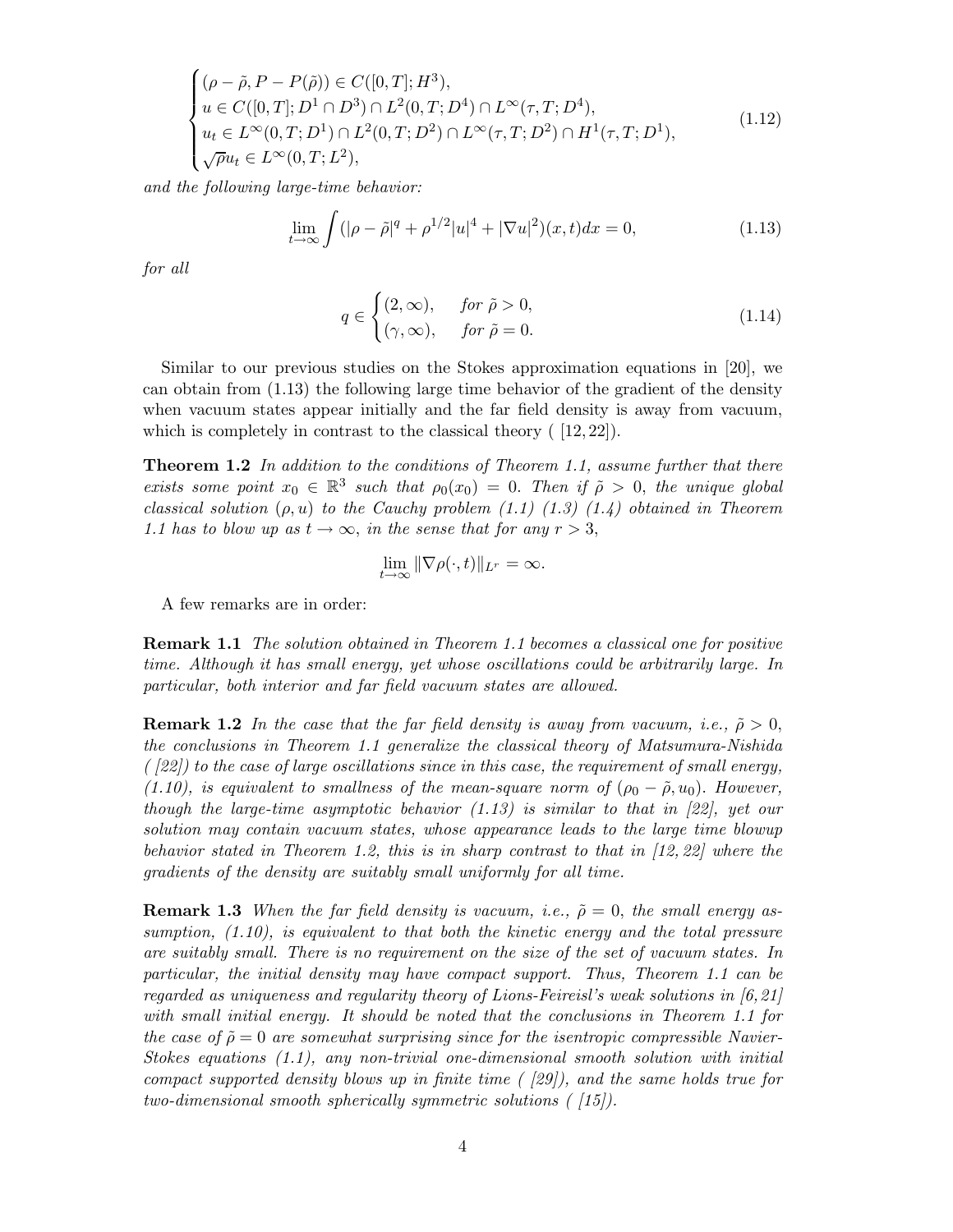**Remark 1.4** *It should be emphasized that in Theorem 1.1, the viscosity coefficients are only assumed to satisfy the physical conditions (1.2). While the theory on weak small energy solutions, developed in [10, 12], requires the additional assumption (1.5) which is crucial in establishing the time-independent upper bound for the density in the arguments in [10, 12].*

**Remark 1.5** *It is interesting to study the multi-dimensional full compressible Navier-Stokes system when the oscillations are large. This is under further investigation [16].*

We now comment on the analysis of this paper. Note that for initial data in the class satisfying (1.7)-(1.9), the local existence and uniqueness of classical solutions to the Cauchy problem,  $(1.1)-(1.4)$ , have been established recently in [4]. Thus, to extend the classical solution globally in time, one needs global a priori estimates on smooth solutions to  $(1.1)-(1.4)$  in suitable higher norms. Some of the main new difficulties are due to the appearance of vacuum and that there are no other constraints on the viscosity coefficients beyond the physical conditions (1.2). It turns out that the key issue in this paper is to derive both the time-independent upper bound for the density and the time-depending higher norm estimates of the smooth solution  $(\rho, u)$ . We start with the basic energy estimate and the initial layer analysis, and succeed in deriving weighted spatial mean estimates on the gradient and the material derivatives of the velocity. This is achieved by modifying the basic elegant estimates on the material derivatives of the velocity developed by Hoff  $(8, 10)$  in the theory of small energy weak solutions with non-vacuum far fields. Then we are able to obtain the desired estimates on  $L^1(0, \min\{1, T\}; L^\infty(\mathbb{R}^3))$ -norm and the time-independent ones on  $L^{8/3}(\min\{1,T\},T; L^{\infty}(\mathbb{R}^3))$ -norm of the effective viscous flux (see (2.5) for the definition). It follows from these key estimates and Zlotnik's inequality (see Lemma 2.4) that the density admits a time-uniform upper bound which is the key for global estimates of classical solutions. This approach to estimate a uniform upper bound for the density is motivated by our previous analysis on the two-dimensional Stokes approximation equations in [20]. The next main step is to bound the gradients of the density and the velocity. Motivated by our recent studies  $(13, 14, 17)$  on the blow-up criteria of classical (or strong) solutions to  $(1.1)$ , such bounds can be obtained by solving a logarithm Gronwall inequality based on a Beal-Kato-Majda type inequality (see Lemma 2.5) and the a priori estimates we have just derived, and moreover, such a derivation yields simultaneously also the bound for  $L^1(0,T;L^{\infty}(\mathbb{R}^3))$ -norm of the gradient of the velocity, see Lemma 3.6 and its proof. It should be noted here that we do not require smallness of the gradient of the initial density which prevents the appearance of vacuum ( [12, 22]). Finally, with these a priori estimates on the gradients of the density and the velocity at hand, one can estimate the higher order derivatives by using the same arguments as in [17] to obtain the desired results.

The rest of the paper is organized as follows: In Section 2, we collect some elementary facts and inequalities which will be needed in later analysis. Section 3 is devoted to deriving the necessary a priori estimates on classical solutions which are needed to extend the local solution to all time. Then finally, the main results, Theorem 1.1 and Theorem 1.2, are proved in Section 4.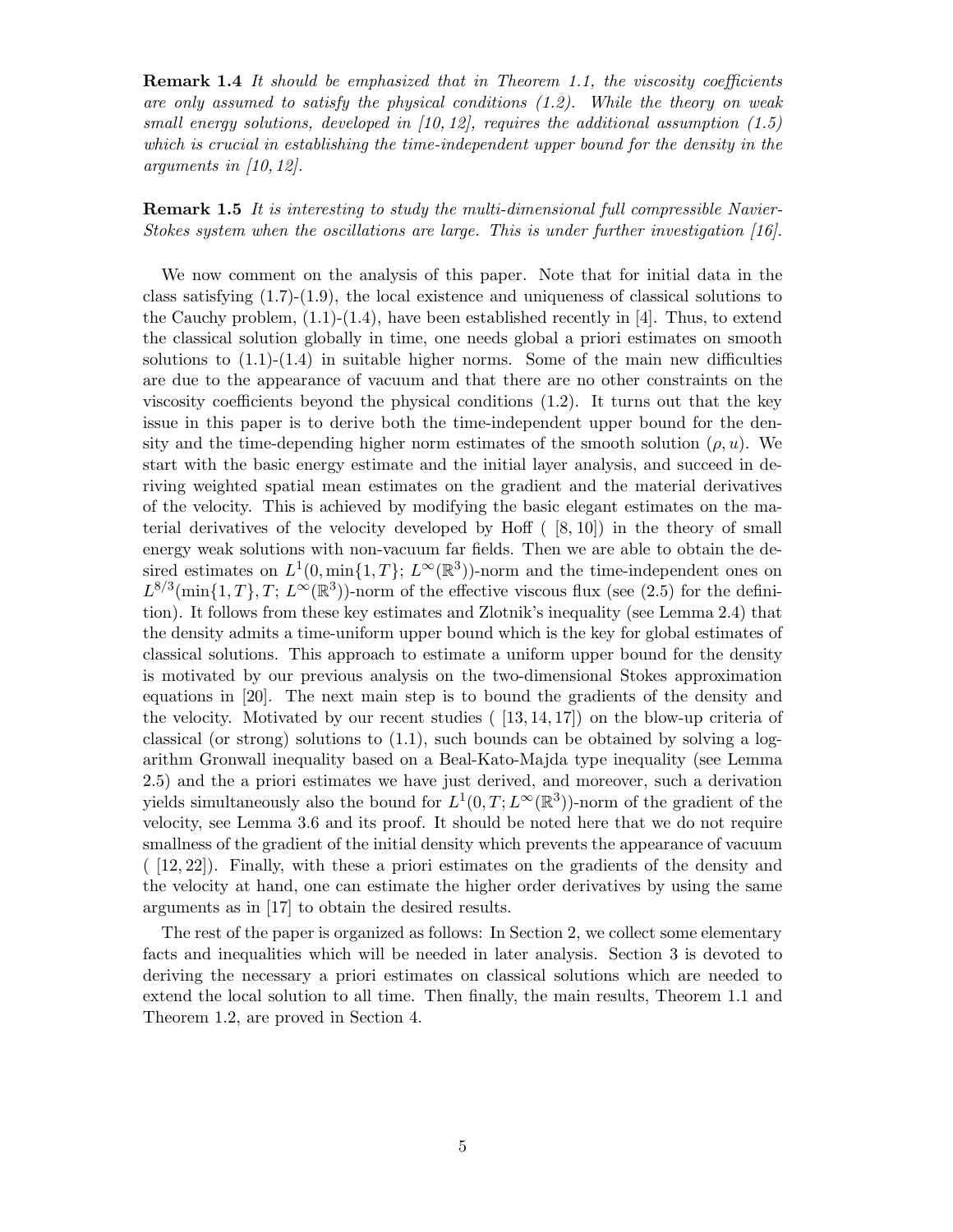#### **2 Preliminaries**

In this section, we will recall some known facts and elementary inequalities which will be used frequently later.

We begin with the local existence and uniqueness of classical solutions when the initial density may not be positive and may vanish in an open set.

**Lemma 2.1** ( [4]) *For*  $\tilde{\rho} \geq 0$ , *assume that the initial data* ( $\rho_0 \geq 0, u_0$ ) *satisfy* (1.8)-*(1.9). Then there exist a small time*  $T_* > 0$  *and a unique classical solution*  $(\rho, u)$  *to the Cauchy problem (1.1) (1.3) (1.4) such that*

$$
\begin{cases}\n(\rho - \tilde{\rho}, P - P(\tilde{\rho})) \in C([0, T_*]; H^3), \\
u \in C([0, T_*]; D^1 \cap D^3) \cap L^2(0, T_*; D^4), \\
u_t \in L^{\infty}(0, T_*; D^1) \cap L^2(0, T_*; D^2), \quad \sqrt{\rho}u_t \in L^{\infty}(0, T_*; L^2), \\
\sqrt{\rho}u_{tt} \in L^2(0, T_*; L^2), \quad t^{1/2}u \in L^{\infty}(0, T_*; D^4), \\
t^{1/2}\sqrt{\rho}u_{tt} \in L^{\infty}(0, T_*; L^2), \quad tu_t \in L^{\infty}(0, T_*; D^3), \\
tu_{tt} \in L^{\infty}(0, T_*; D^1) \cap L^2(0, T_*; D^2).\n\end{cases} (2.1)
$$

Next, the following well-known Gagliardo-Nirenberg inequality will be used later frequently (see [19]).

**Lemma 2.2 (Gagliardo-Nirenberg)**  $For p \in [2, 6], q \in (1, \infty), and r \in (3, \infty), there$ *exists some generic constant*  $C > 0$  *which may depend on* q, r *such that for*  $f \in H^1(\mathbb{R}^3)$ *and*  $g \in L^q(\mathbb{R}^3) \cap D^{1,r}(\mathbb{R}^3)$ *, we have* 

$$
||f||_{L^{p}}^{p} \le C||f||_{L^{2}}^{(6-p)/2} ||\nabla f||_{L^{2}}^{(3p-6)/2},
$$
\n(2.2)

$$
||g||_{C(\overline{\mathbb{R}^3})} \leq C||g||_{L^q}^{q(r-3)/(3r+q(r-3))} ||\nabla g||_{L^r}^{3r/(3r+q(r-3))}.
$$
\n(2.3)

We now state some elementary estimates which follow from (2.2) and the standard  $L^p$ -estimate for the following elliptic system derived from the momentum equations in  $(1.1):$ 

$$
\Delta F = \text{div}(\rho \dot{u}), \quad \mu \Delta \omega = \nabla \times (\rho \dot{u}), \tag{2.4}
$$

where

 $\dot{f} \triangleq f_t + u \cdot \nabla f$ ,  $F \triangleq (2\mu + \lambda) \text{div}u - P(\rho) + P(\tilde{\rho})$ ,  $\omega \triangleq \nabla \times u$ , (2.5)

are the material derivative of  $f$ , the effective viscous flux and the vorticity respectively.

**Lemma 2.3** Let  $(\rho, u)$  be a smooth solution of  $(1.1)$   $(1.3)$ . Then there exists a generic *positive constant* C *depending only on*  $\mu$  *and*  $\lambda$  *such that for any*  $p \in [2, 6]$ 

$$
\|\nabla F\|_{L^p} + \|\nabla \omega\|_{L^p} \le C \|\rho \dot{u}\|_{L^p},\tag{2.6}
$$

$$
||F||_{L^p} + ||\omega||_{L^p} \le C||\rho \dot{u}||_{L^2}^{(3p-6)/(2p)} \left( ||\nabla u||_{L^2} + ||P - P(\tilde{\rho})||_{L^2} \right)^{(6-p)/(2p)},\tag{2.7}
$$

$$
\|\nabla u\|_{L^p} \le C \left( \|F\|_{L^p} + \|\omega\|_{L^p} \right) + C \|P - P(\tilde{\rho})\|_{L^p},\tag{2.8}
$$

$$
\|\nabla u\|_{L^p} \le C \|\nabla u\|_{L^2}^{(6-p)/(2p)} \left( \|\rho \dot{u}\|_{L^2} + \|P - P(\tilde{\rho})\|_{L^6} \right)^{(3p-6)/(2p)}.
$$
\n(2.9)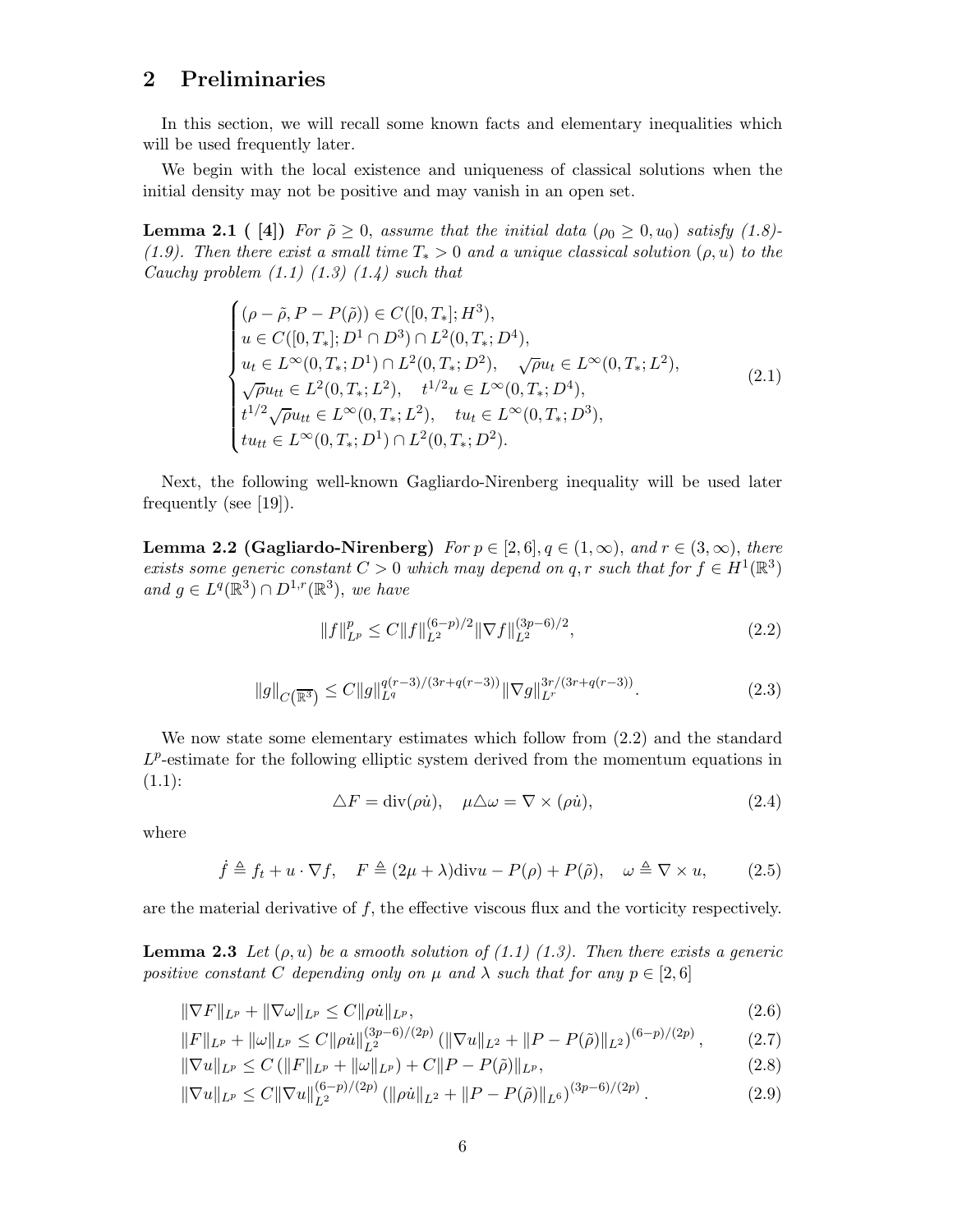*Proof.* The standard  $L^p$ -estimate for the elliptic system  $(2.4)$  yields directly  $(2.6)$ , which, together with  $(2.2)$  and  $(2.5)$ , gives  $(2.7)$ .

Note that  $-\Delta u = -\nabla \text{div}u + \nabla \times \omega$ , which implies that

$$
\nabla u = -\nabla(-\Delta)^{-1}\nabla \text{div}u + \nabla(-\Delta)^{-1}\nabla \times \omega.
$$

Thus the standard  $L^p$  estimate shows that

$$
\|\nabla u\|_{L^p} \le C(\|\text{div} u\|_{L^p} + \|\omega\|_{L^p}), \text{ for } p \in [2, 6],
$$

which, together with  $(2.5)$ , gives  $(2.8)$ . Now  $(2.9)$  follows from  $(2.2)$ ,  $(2.7)$  and  $(2.8)$ .

Next, the following Zlotnik inequality will be used to get the uniform (in time) upper bound of the density  $\rho$ .

**Lemma 2.4 ( [30])** *Let the function* y *satisfy*

$$
y'(t) = g(y) + b'(t)
$$
 on [0, T],  $y(0) = y^0$ ,

*with*  $g \in C(R)$  *and*  $y, b \in W^{1,1}(0,T)$ . *If*  $g(\infty) = -\infty$  *and* 

$$
b(t_2) - b(t_1) \le N_0 + N_1(t_2 - t_1)
$$
\n(2.10)

*for all*  $0 \le t_1 < t_2 \le T$  *with some*  $N_0 \ge 0$  *and*  $N_1 \ge 0$ *, then* 

$$
y(t) \le \max\left\{y^0, \overline{\zeta}\right\} + N_0 < \infty \text{ on } [0, T],
$$

*where*  $\overline{\zeta}$  *is a constant such that* 

$$
g(\zeta) \le -N_1 \quad \text{for} \quad \zeta \ge \overline{\zeta}.\tag{2.11}
$$

Finally, we state the following Beal-Kato-Majda type inequality which was proved in [1] when div $u \equiv 0$  and will be used later to estimate  $\|\nabla u\|_{L^{\infty}}$  and  $\|\nabla \rho\|_{L^2 \cap L^6}$ .

**Lemma 2.5** *For*  $3 < q < \infty$ , *there is a constant*  $C(q)$  *such that the following estimate holds for all*  $\nabla u \in L^2(\mathbb{R}^3) \cap D^{1,q}(\mathbb{R}^3)$ ,

$$
\|\nabla u\|_{L^{\infty}(\mathbb{R}^3)} \leq C \left( \|\text{div} u\|_{L^{\infty}(\mathbb{R}^3)} + \|\omega\|_{L^{\infty}(\mathbb{R}^3)} \right) \log(e + \|\nabla^2 u\|_{L^q(\mathbb{R}^3)}) + C\|\nabla u\|_{L^2(\mathbb{R}^3)} + C.
$$
\n(2.12)

*Proof.* The proof is similar to that of (15) in [1] and is sketched here for completeness. It follows from the Poisson's formula that

$$
u(x) = -\frac{1}{4\pi} \int \frac{\Delta u(y)}{|x - y|} dy
$$
  
\n
$$
\equiv \int \text{div}u(y)K(x - y)dy - \int K(x - y) \times \omega(y)dy
$$
\n
$$
\stackrel{\triangle}{=} v + w,
$$
\n(2.13)

where

$$
K(x - y) \triangleq \frac{x - y}{4\pi |x - y|^3},
$$

satisfies

$$
|K(x - y) \le C|x - y|^{-2}, \quad |\nabla K(x - y)| \le C|x - y|^{-3}.
$$
 (2.14)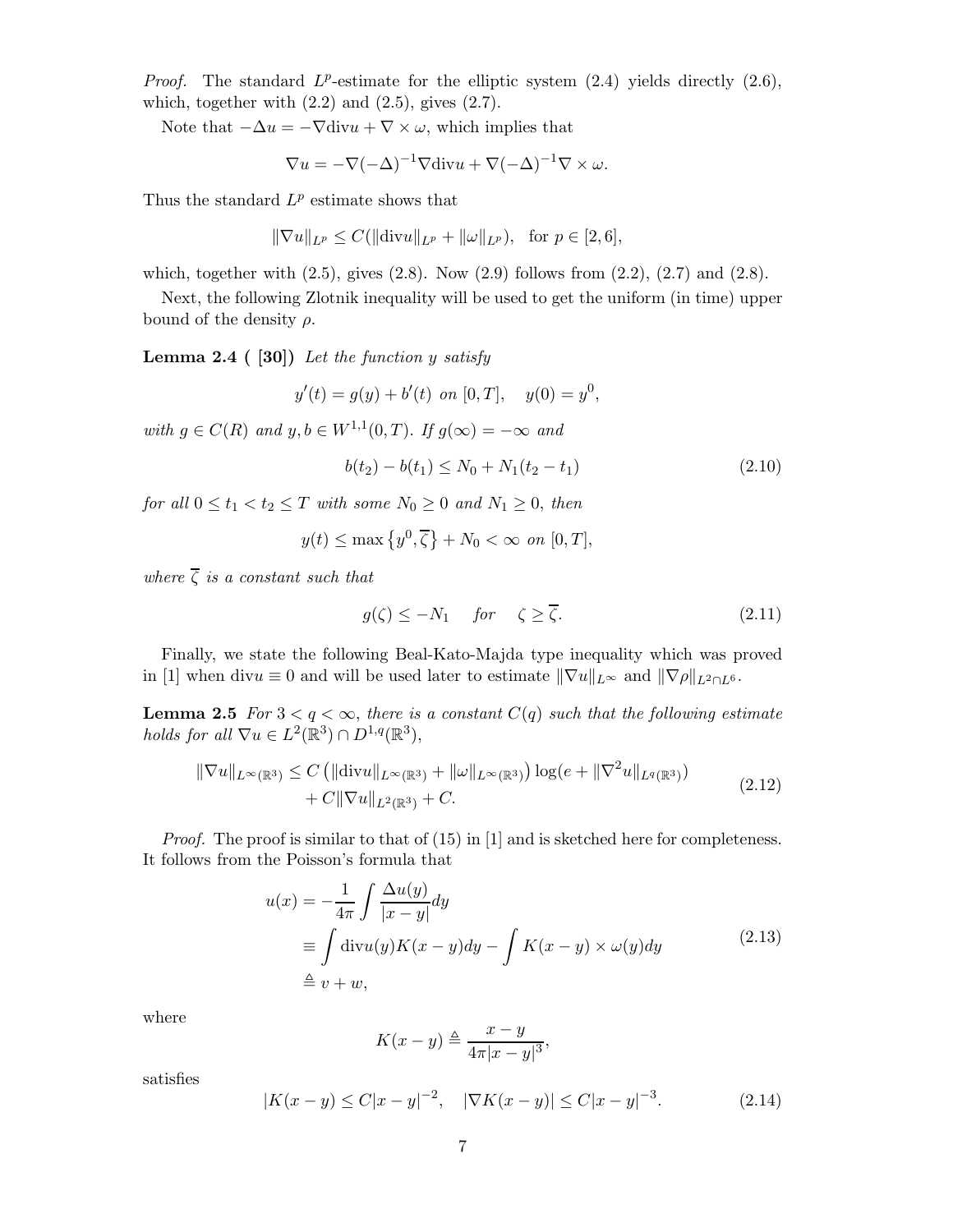It suffices to estimate the term  $\nabla v$  since  $\nabla w$  can be handled similarly (see [1]). Let  $\delta \in (0,1]$  be a constant to be chosen and introduce a cut-off function  $\eta_{\delta}(x)$  satisfying  $\eta_{\delta}(x) = 1$  for  $|x| < \delta, \eta_{\delta}(x) = 0$  for  $|x| > 2\delta$ , and  $|\nabla \eta_{\delta}(x)| \leq C\delta^{-1}$ . Then  $\nabla v$  can be rewritten as

$$
\nabla v = \int \eta_{\delta}(y) K(y) \nabla \text{div} u(x - y) dy - \int \nabla \eta_{\delta}(x - y) K(x - y) \text{div} u(y) dy
$$
  
+ 
$$
\int (1 - \eta_{\delta}(x - y)) \nabla K(x - y) \text{div} u(y) dy.
$$
 (2.15)

Each term on the righthand side of  $(2.15)$  can be estimated by  $(2.14)$  as follows:

$$
\left| \int \eta_{\delta}(y)K(y)\nabla \text{div} u(x-y)dy \right|
$$
\n
$$
\leq C \|\eta_{\delta}(y)K(y)\|_{L^{q/(q-1)}} \|\nabla^{2} u\|_{L^{q}}
$$
\n
$$
\leq C \left( \int_{0}^{2\delta} r^{-2q/(q-1)} r^{2} dr \right)^{(q-1)/q} \|\nabla^{2} u\|_{L^{q}}
$$
\n
$$
\leq C \delta^{(q-3)/q} \|\nabla^{2} u\|_{L^{q}},
$$
\n
$$
\left| \int \nabla \eta_{\delta}(x-y)K(x-y) \text{div} u(y)dy \right|
$$
\n
$$
\leq \int |\nabla \eta_{\delta}(z)| |K(z)| dz \|\text{div} u\|_{L^{\infty}}
$$
\n
$$
\leq C \int_{\delta}^{2\delta} \delta^{-1} r^{-2} r^{2} dr \|\text{div} u\|_{L^{\infty}}
$$
\n
$$
\leq C \|\text{div} u\|_{L^{\infty}},
$$
\n
$$
\left| \int (1 - \eta_{\delta}(x-y)) \nabla K(x-y) \text{div} u(y)dy \right|
$$
\n
$$
\leq C \left( \int_{\delta \leq |x-y| \leq 1} + \int_{|x-y| > 1} \right) |\nabla K(x-y)| |\text{div} u(y)| dy
$$
\n
$$
\leq C \int_{\delta}^{1} r^{-3} r^{2} dr \|\text{div} u\|_{L^{\infty}} + C \left( \int_{1}^{\infty} r^{-6} r^{2} dr \right)^{1/2} \|\text{div} u\|_{L^{2}}
$$
\n
$$
\leq - C \ln \delta \| \text{div} u\|_{L^{\infty}} + C \|\nabla u\|_{L^{2}}.
$$
\n(2.18)

It follows from  $(2.15)-(2.18)$  that

$$
\|\nabla v\|_{L^{\infty}} \le C\left(\delta^{(q-3)/q} \|\nabla^2 u\|_{L^q} + (1 - \ln \delta) \|\text{div} u\|_{L^{\infty}} + \|\nabla u\|_{L^2}\right). \tag{2.19}
$$
  
Set  $\delta = \min\left\{1, \|\nabla^2 u\|_{L^q}^{-q/(q-3)}\right\}$ . Then (2.19) becomes

$$
\|\nabla v\|_{L^{\infty}} \leq C(q) \left(1 + \ln(e + \|\nabla^2 u\|_{L^q})\|\text{div} u\|_{L^{\infty}} + \|\nabla u\|_{L^2}\right).
$$

Therefore (2.12) holds.

#### **3 A priori estimates**

In this section, we will establish some necessary a priori bounds for smooth solutions to the Cauchy problem  $(1.1)$   $(1.3)$   $(1.4)$  to extend the local classical solution guaranteed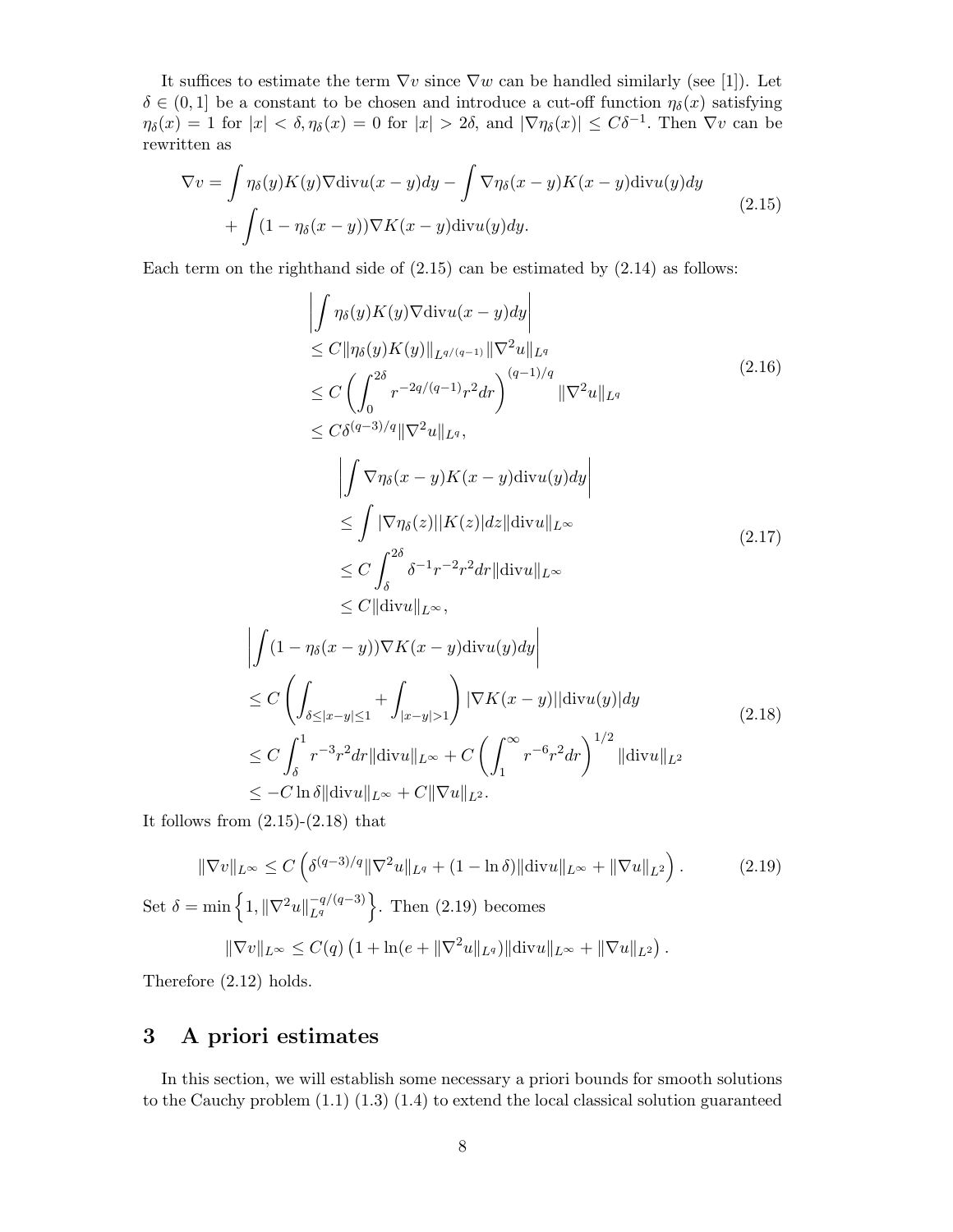by Lemma 2.1. Thus, let  $T > 0$  be a fixed time and  $(\rho, u)$  be the smooth solution to (1.1), (1.3)-(1.4), on  $\mathbb{R}^3 \times (0,T]$  in the class (2.1) with smooth initial data  $(\rho_0, u_0)$ satisfying (1.7)-(1.9). To estimate this solution, we set  $\sigma(t) \triangleq \min\{1, t\}$  and define

$$
A_1(T) \triangleq \sup_{t \in [0,T]} (\sigma ||\nabla u||_{L^2}^2) + \int_0^T \int \sigma \rho |u|^2 dxdt,
$$
  

$$
A_2(T) \triangleq \sup_{t \in [0,T]} \sigma^3 \int \rho |u|^2 dx + \int_0^T \int \sigma^3 |\nabla \dot{u}|^2 dxdt,
$$

and

$$
A_3(T) \triangleq \sup_{t \in [0,T]} \|\nabla u\|_{L^2}^2.
$$

We have the following key a priori estimates on  $(\rho, u)$ .

**Proposition 3.1** *For given numbers*  $M > 0$  *(not necessarily small) and*  $\bar{\rho} \geq \tilde{\rho} + 1$ , *assume that*  $(\rho_0, u_0)$  *satisfy*  $(1.7)$ - $(1.9)$ . Then there exist positive constants  $\varepsilon$  and K *both depending on*  $\mu$ *,*  $\lambda$ *,*  $\tilde{\rho}$ *, a<sub>1</sub>*  $\gamma$ *,*  $\bar{\rho}$  *and* M *such that if*  $(\rho, u)$  *is a smooth solution of (1.1) (1.3) (1.4) on*  $\mathbb{R}^3 \times (0,T]$  *satisfying* 

$$
\begin{cases}\n\sup_{\mathbb{R}^3 \times [0,T]} \rho \le 2\bar{\rho}, \nA_1(T) + A_2(T) \le 2C_0^{1/2}, \nA_3(\sigma(T)) \le 3K,\n\end{cases}
$$
\n(3.1)

*the following estimates hold*

$$
\sup_{\mathbb{R}^3 \times [0,T]} \rho \le \frac{7}{4}\bar{\rho}, \quad A_1(T) + A_2(T) \le C_0^{1/2}, \quad A_3(\sigma(T)) \le 2K,\tag{3.2}
$$

*provided*  $C_0 \leq \varepsilon$ .

*Proof.* Proposition 3.1 is an easy consequence of the following Lemmas 3.2, 3.3 and 3.5.

In the following, we will use the convention that  $C$  denotes a generic positive constant depending on  $\mu$ ,  $\lambda$ ,  $\tilde{\rho}$ ,  $a$ ,  $\gamma$ ,  $\bar{\rho}$  and  $M$ , and we write  $C(\alpha)$  to emphasize that C depends on  $\alpha$ .

We start with the following standard energy estimate for  $(\rho, u)$  and preliminary  $L^2$ bounds for  $\nabla u$  and  $\rho \dot{u}$ .

**Lemma 3.1** *Let*  $(\rho, u)$  *be a smooth solution of (1.1) (1.3) (1.4) with*  $0 \le \rho(x, t) \le 2\bar{\rho}$ . *Then there is a constant*  $C = C(\bar{\rho})$  *such that* 

$$
\sup_{0 \le t \le T} \int \left(\frac{1}{2}\rho |u|^2 + G(\rho)\right) dx + \int_0^T \int \left(\mu |\nabla u|^2 + (\lambda + \mu)(\text{div}u)^2\right) dx dt \le C_0, \quad (3.3)
$$

$$
A_1(T) \le CC_0 + C \int_0^T \int \sigma |\nabla u|^3 dxdt, \qquad (3.4)
$$

*and*

$$
A_2(T) \le CC_0 + CA_1(T) + C \int_0^T \int \sigma^3 |\nabla u|^4 dx dt.
$$
 (3.5)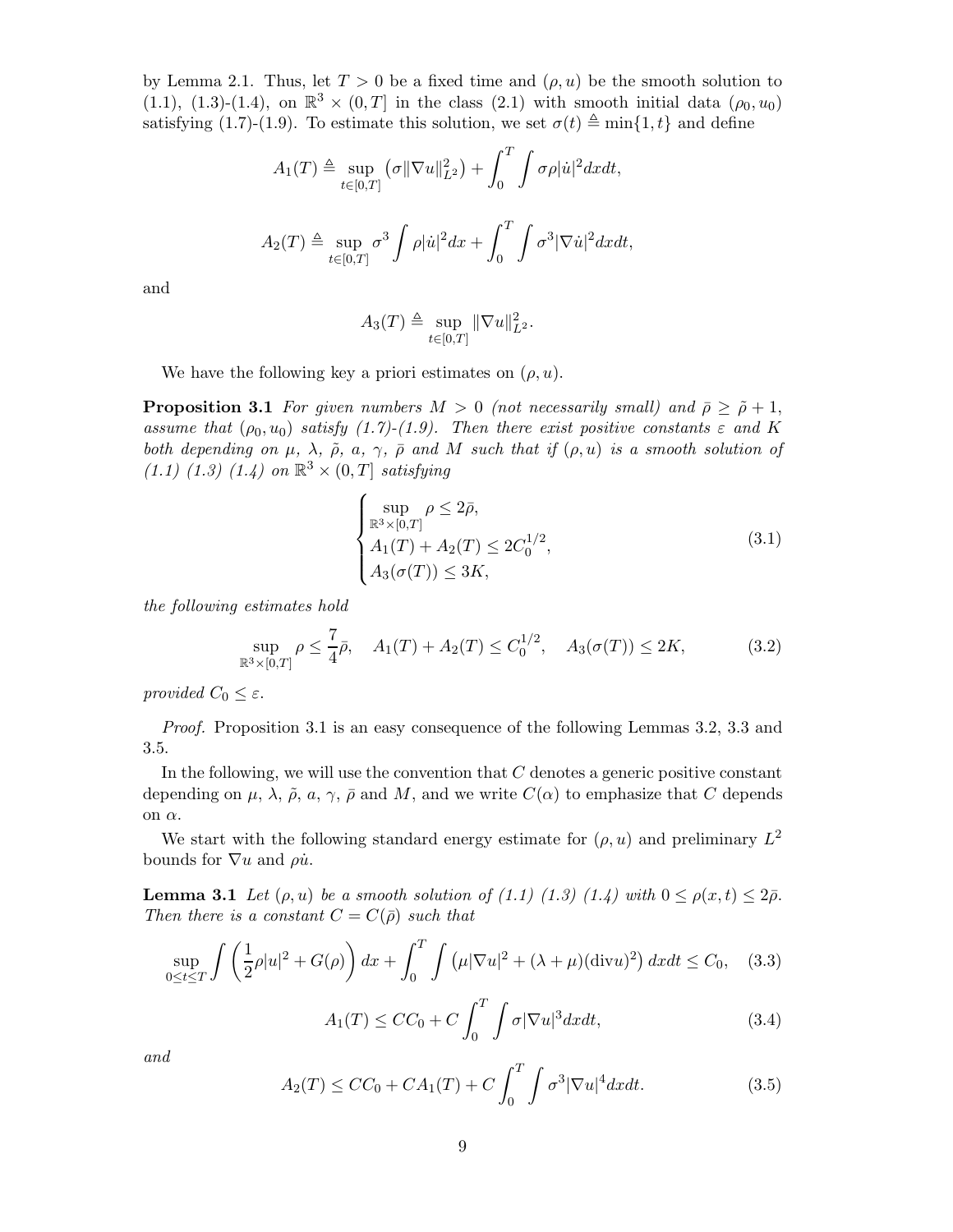*Proof.* Multiplying the first equation in (1.1) by  $G'(\rho)$  and the second by  $u^j$  and integrating, applying the far field condition (1.3), one shows easily the energy inequality (3.3).

The proof of (3.4) and (3.5) is due to Hoff [8]. For integer  $m \geq 0$ , multiplying  $(1.1)<sub>2</sub>$ by  $\sigma^m \hat{u}$  then integrating the resulting equality over  $\mathbb{R}^3$  leads to

$$
\int \sigma^m \rho |\dot{u}|^2 dx = \int (-\sigma^m \dot{u} \cdot \nabla P + \mu \sigma^m \Delta u \cdot \dot{u} + (\lambda + \mu) \sigma^m \nabla \text{div} u \cdot \dot{u}) dx
$$
  
\n
$$
\triangleq \sum_{i=1}^3 M_i.
$$
\n(3.6)

Using  $(1.1)<sub>1</sub>$  and integrating by parts give

$$
M_{1} = -\int \sigma^{m} \dot{u} \cdot \nabla P dx
$$
  
\n
$$
= \int (\sigma^{m} (\text{div} u)_{t} (P - P(\tilde{\rho})) - \sigma^{m} (u \cdot \nabla u) \cdot \nabla P) dx
$$
  
\n
$$
= \left( \int \sigma^{m} \text{div} u (P - P(\tilde{\rho})) dx \right)_{t} - m \sigma^{m-1} \sigma' \int \text{div} u (P - P(\tilde{\rho})) dx
$$
  
\n
$$
+ \int \sigma^{m} \left( P' \rho (\text{div} u)^{2} - P (\text{div} u)^{2} + P \partial_{i} u^{j} \partial_{j} u^{i} \right) dx
$$
  
\n
$$
\leq \left( \int \sigma^{m} \text{div} u (P - P(\tilde{\rho})) dx \right)_{t} + m \sigma^{m-1} \sigma' \| P - P(\tilde{\rho}) \|_{L^{2}} \| \nabla u \|_{L^{2}}
$$
  
\n
$$
+ C(\bar{\rho}) \| \nabla u \|_{L^{2}}^{2}
$$
  
\n
$$
\leq \left( \int \sigma^{m} \text{div} u (P - P(\tilde{\rho})) dx \right)_{t} + C(\bar{\rho}) \| \nabla u \|_{L^{2}}^{2} + C(\bar{\rho}) m^{2} \sigma^{2(m-1)} \sigma' C_{0}.
$$
  
\n(3.7)

Integration by parts implies

$$
M_2 = \int \mu \sigma^m \Delta u \cdot \dot{u} dx
$$
  
=  $-\frac{\mu}{2} \left( \sigma^m \|\nabla u\|_{L^2}^2 \right)_t + \frac{\mu m}{2} \sigma^{m-1} \sigma' \|\nabla u\|_{L^2}^2 - \mu \sigma^m \int \partial_i u^j \partial_i (u^k \partial_k u^j) dx$  (3.8)  
 $\leq -\frac{\mu}{2} \left( \sigma^m \|\nabla u\|_{L^2}^2 \right)_t + Cm \sigma^{m-1} \|\nabla u\|_{L^2}^2 + C \int \sigma^m |\nabla u|^3 dx,$ 

and similarly,

$$
M_3 = -\frac{\lambda + \mu}{2} \left( \sigma^m \|\text{div} u\|_{L^2}^2 \right)_t + \frac{m(\lambda + \mu)}{2} \sigma^{m-1} \|\text{div} u\|_{L^2}^2
$$
  
 
$$
- (\lambda + \mu) \sigma^m \int \text{div} u \text{div}(u \cdot \nabla u) dx \qquad (3.9)
$$
  
 
$$
\leq -\frac{\lambda + \mu}{2} \left( \sigma^m \|\text{div} u\|_{L^2}^2 \right)_t + Cm \sigma^{m-1} \|\nabla u\|_{L^2}^2 + C \int \sigma^m |\nabla u|^3 dx.
$$

Combining  $(3.6)-(3.9)$  leads to

$$
B'(t) + \int \sigma^m \rho |\dot{u}|^2 dx
$$
  
\n
$$
\leq (Cm\sigma^{m-1} + C(\bar{\rho})) \|\nabla u\|_{L^2}^2 + C(\bar{\rho})m^2 \sigma^{2(m-1)} \sigma' C_0 + C \int \sigma^m |\nabla u|^3 dx,
$$
\n(3.10)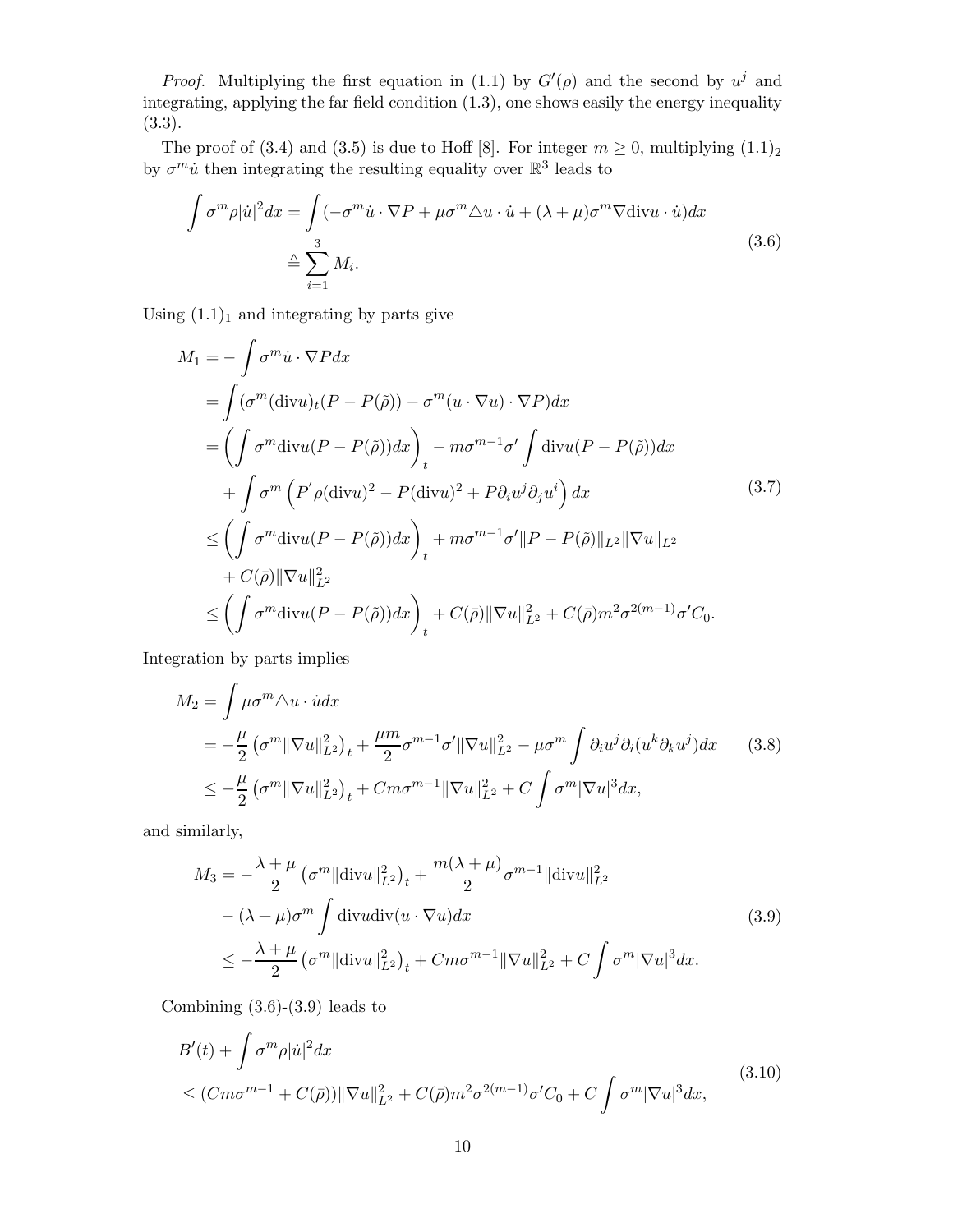where

$$
B(t) \triangleq \frac{\mu \sigma^m}{2} \|\nabla u\|_{L^2}^2 + \frac{(\lambda + \mu)\sigma^m}{2} \|\text{div} u\|_{L^2}^2 + \int \sigma^m \text{div} u (P - P(\tilde{\rho})) dx
$$
  
\n
$$
\geq \frac{\mu \sigma^m}{2} \|\nabla u\|_{L^2}^2 + \frac{(\lambda + \mu)\sigma^m}{2} \|\text{div} u\|_{L^2}^2 - C\sigma^m C_0^{1/2} \|\text{div} u\|_{L^2}
$$
  
\n
$$
\geq \frac{\mu \sigma^m}{4} \|\nabla u\|_{L^2}^2 + \frac{(\lambda + \mu)\sigma^m}{2} \|\text{div} u\|_{L^2}^2 - C\sigma^{2m} C_0.
$$
\n(3.11)

Integrating  $(3.10)$  over  $(0, T)$ , choosing  $m = 1$ , and using  $(3.11)$ , one gets  $(3.4)$ .

Next, for integer  $m \geq 0$ , operating  $\sigma^m \dot{u}^j [\partial/\partial t + \text{div}(u \cdot)]$  to  $(1.1)^j_2$ , summing with respect to j, and integrating the resulting equation over  $\mathbb{R}^3$ , one obtains after integration by parts

$$
\left(\frac{\sigma^m}{2} \int \rho |\dot{u}|^2 dx\right)_t - \frac{m}{2} \sigma^{m-1} \sigma' \int \rho |\dot{u}|^2 dx
$$
  
=  $-\int \sigma^m \dot{u}^j [\partial_j P_t + \text{div}(\partial_j P u)] dx + \mu \int \sigma^m \dot{u}^j [\triangle u_t^j + \text{div}(u \triangle u^j)] dx$   
+  $(\lambda + \mu) \int \sigma^m \dot{u}^j [\partial_t \partial_j \text{div}u + \text{div}(u \partial_j \text{div}u)] dx$   
 $\triangleq \sum_{i=1}^3 N_i.$  (3.12)

It follows from integration by parts and using the equation  $(1.1)<sub>1</sub>$  that

$$
N_1 = -\int \sigma^m \dot{u}^j [\partial_j P_t + \text{div}(\partial_j P u)] dx
$$
  
= 
$$
\int \sigma^m [-P' \rho \text{div}u \partial_j \dot{u}^j + \partial_k (\partial_j \dot{u}^j u^k) P - P \partial_j (\partial_k \dot{u}^j u^k)] dx
$$
  

$$
\leq C(\bar{\rho}) \sigma^m \|\nabla u\|_{L^2} \|\nabla \dot{u}\|_{L^2}
$$
  

$$
\leq \delta \sigma^m \|\nabla \dot{u}\|_{L^2}^2 + C(\bar{\rho}, \delta) \sigma^m \|\nabla u\|_{L^2}^2.
$$
 (3.13)

Integration by parts leads to

$$
N_2 = \mu \int \sigma^m \dot{u}^j [\Delta u_t^j + \text{div}(u \Delta u^j)] dx
$$
  
=  $-\mu \int \sigma^m [|\nabla \dot{u}|^2 + \partial_i \dot{u}^j \partial_k u^k \partial_i u^j - \partial_i \dot{u}^j \partial_i u^k \partial_k u^j - \partial_i u^j \partial_i u^k \partial_k \dot{u}^j] dx$  (3.14)  

$$
\leq -\frac{3\mu}{4} \int \sigma^m |\nabla \dot{u}|^2 dx + C \int \sigma^m |\nabla u|^4 dx.
$$

Similarly,

$$
N_3 \le -\frac{\mu+\lambda}{2} \int \sigma^m (\text{div}\,\dot{u})^2 dx + C \int \sigma^m |\nabla u|^4 dx. \tag{3.15}
$$

Substituting (3.13)-(3.15) into (3.12) shows that for  $\delta$  suitably small, it holds that

$$
\left(\sigma^m \int \rho |\dot{u}|^2 dx\right)_t + \mu \int \sigma^m |\nabla \dot{u}|^2 dx + (\mu + \lambda) \int \sigma^m (\text{div}\dot{u})^2 dx
$$
  

$$
\leq m\sigma^{m-1}\sigma' \int \rho |\dot{u}|^2 dx + C\sigma^m \|\nabla u\|_{L^4}^4 + C(\bar{\rho})\sigma^m \|\nabla u\|_{L^2}^2.
$$
 (3.16)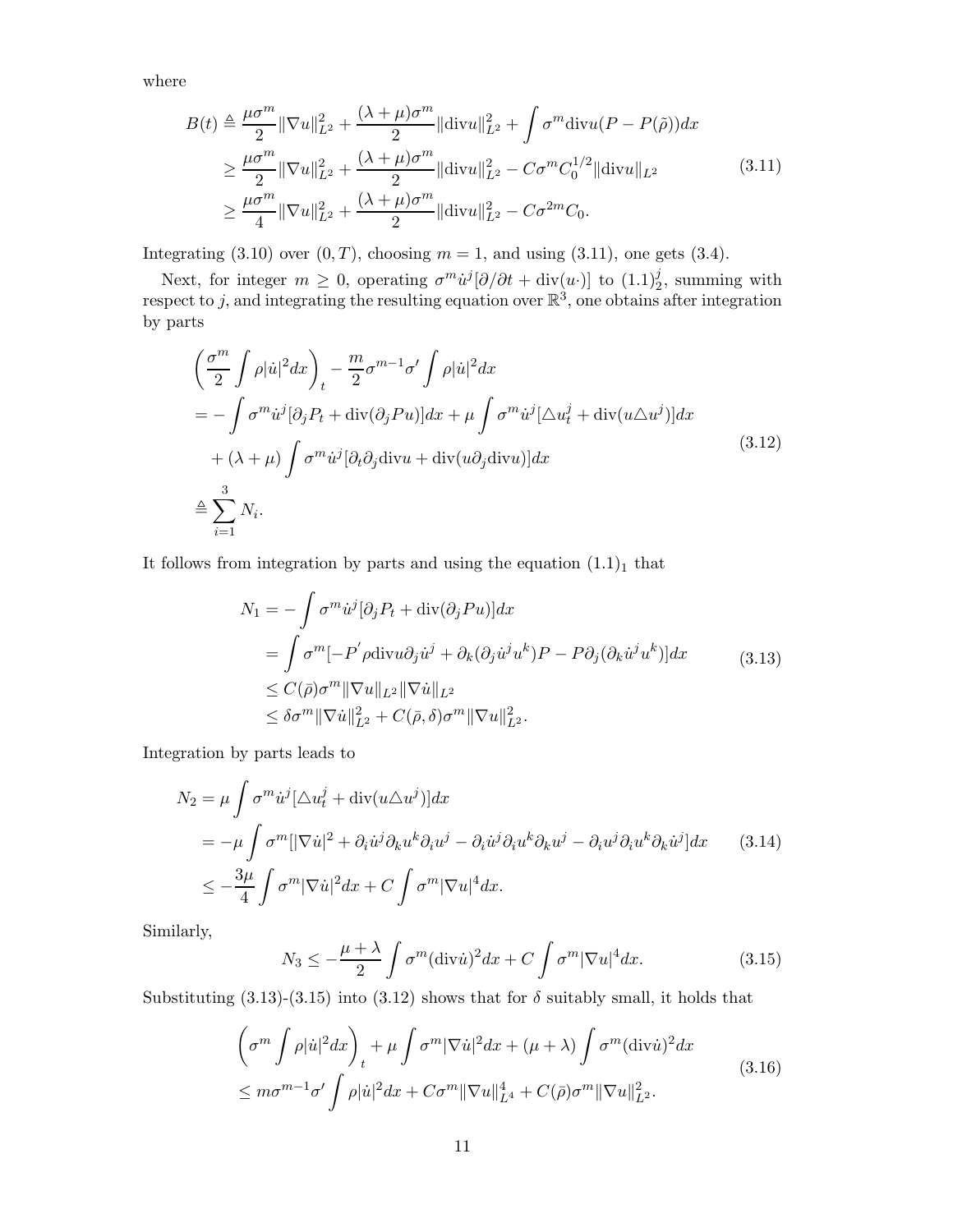Taking  $m = 3$  in (3.16) and noticing that

$$
3\int_0^T \sigma^2 \sigma' \int \rho |\dot{u}|^2 dx dt \le CA_1(T),
$$

we immediately obtain  $(3.5)$  after integrating  $(3.16)$  over  $(0, T)$ .

Next, the following lemma will give an estimate on  $A_3(\sigma(T))$ .

**Lemma 3.2** *Let*  $(\rho, u)$  *be a smooth solution of (1.1) (1.3) (1.4) with*  $0 \leq \rho(x, t) \leq 2\bar{\rho}$ *. Then there exist positive constants* K *and*  $\varepsilon_0$  *both depending only on*  $\mu$ *,*  $\lambda$ *,*  $\tilde{\rho}$ *, a,*  $\gamma$ *,*  $\bar{\rho}$ *and* M *such that*

$$
A_3(\sigma(T)) + \int_0^{\sigma(T)} \int \rho |\dot{u}|^2 dx dt \le 2K,
$$
\n(3.17)

*provided*  $A_3(\sigma(T)) \leq 3K$  *and*  $C_0 \leq \varepsilon_0$ .

*Proof.* Integrating (3.10) over  $(0, \sigma(T))$ , choosing  $m = 0$ , and using (3.11), one has

$$
A_3(\sigma(T)) + \int_0^{\sigma(T)} \int \rho |\dot{u}|^2 dx dt \le C(\bar{\rho})(C_0 + M) + C(\bar{\rho}) \int_0^{\sigma(T)} ||\nabla u||_{L^3}^3 dt. \tag{3.18}
$$

Note that (2.9) and (3.3) imply

$$
\int_0^{\sigma(T)} \|\nabla u\|_{L^3}^3 dt \le C(\bar{\rho}) \int_0^{\sigma(T)} \|\nabla u\|_{L^2}^{3/2} \left( \|\rho \dot{u}\|_{L^2}^{3/2} + C_0^{1/4} \right) dt
$$
  

$$
\le \delta \int_0^{\sigma(T)} \int \rho |\dot{u}|^2 dx dt + C(\bar{\rho}, \delta) \int_0^{\sigma(T)} \|\nabla u\|_{L^2}^6 dt + C(\bar{\rho})C_0,
$$

which, together with (3.18), yields easily that

$$
A_3(\sigma(T)) + \int_0^{\sigma(T)} \int \rho |\dot{u}|^2 dx dt
$$
  
\n
$$
\leq C(\bar{\rho})(C_0 + M) + C(\bar{\rho}) \int_0^{\sigma(T)} ||\nabla u||_{L^2}^6 dt
$$
  
\n
$$
\leq K + C(\bar{\rho})C_0 [A_3(\sigma(T))]^2,
$$

for some positive constant K depending only on  $\mu$ ,  $\lambda$ ,  $\tilde{\rho}$ ,  $a$ ,  $\gamma$ ,  $\bar{\rho}$  and M. One thus finishes the proof of (3.17) by choosing  $\varepsilon_0 \triangleq (9C(\bar{\rho})K)^{-1}$ .

**Lemma 3.3** *There exists a positive constant*  $\varepsilon_1(\mu, \lambda, \tilde{\rho}, a, \gamma, \bar{\rho}, M) \leq \varepsilon_0$  *such that, if* (ρ, u) *is a smooth solution of (1.1) (1.3) (1.4) satisfying (3.1) for* K *as in Lemma 3.2, then*

$$
A_1(T) + A_2(T) \le C_0^{1/2},\tag{3.19}
$$

*provided*  $C_0 \leq \varepsilon_1$ *.* 

*Proof.* Lemma 3.1 shows that

$$
A_1(T) + A_2(T) \le C(\bar{\rho})C_0 + C(\bar{\rho}) \int_0^T \sigma^3 \|\nabla u\|_{L^4}^4 ds + C(\bar{\rho}) \int_0^T \sigma \|\nabla u\|_{L^3}^3 ds. \tag{3.20}
$$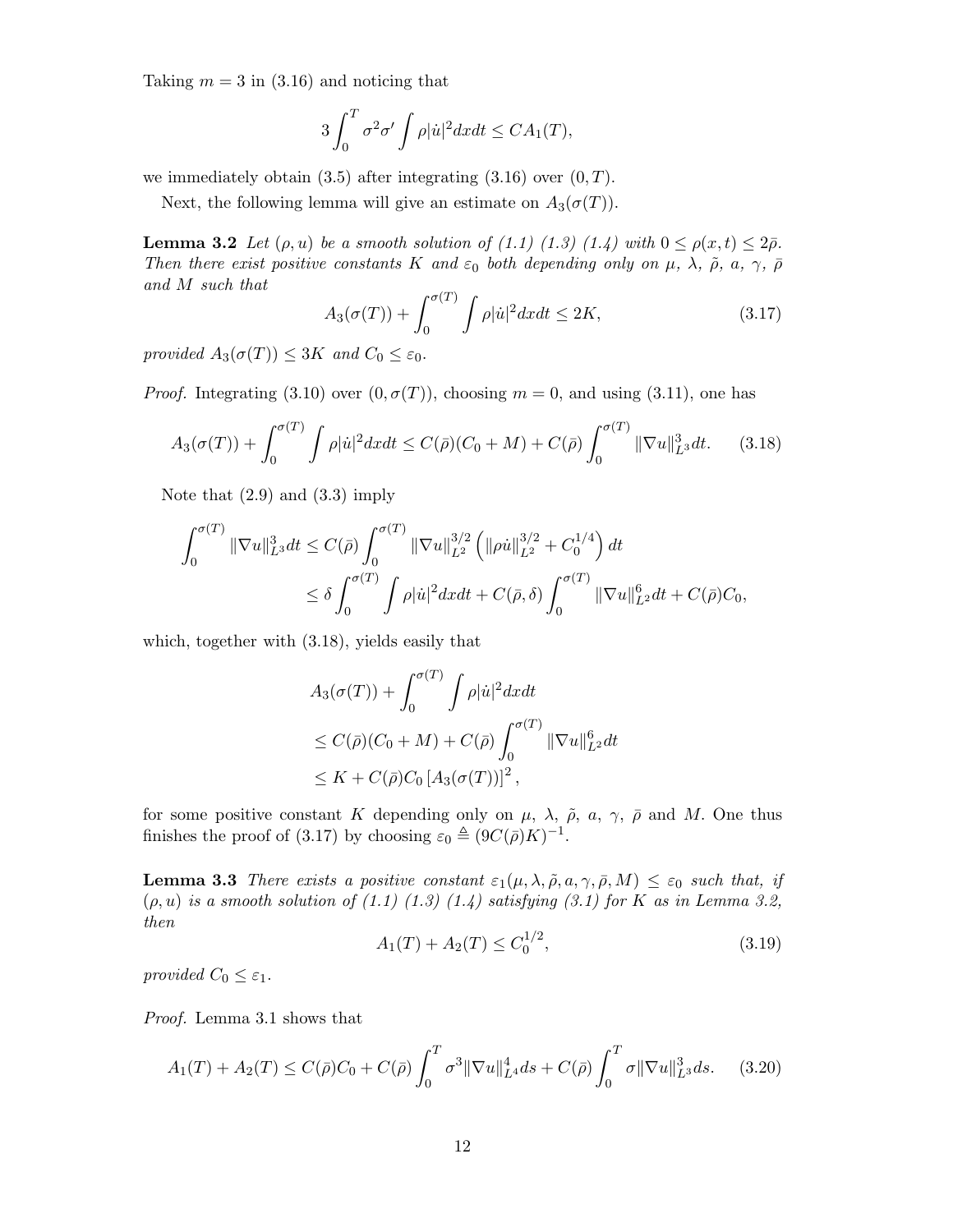Due to  $(2.8)$ ,

$$
\int_0^T \sigma^3 \|\nabla u\|_{L^4}^4 ds \le C \int_0^T \sigma^3 \left( \|F\|_{L^4}^4 + \|\omega\|_{L^4}^4 \right) ds + C \int_0^T \sigma^3 \|P - P(\tilde{\rho})\|_{L^4}^4 ds. \tag{3.21}
$$

It follows from (2.7) that

$$
\int_0^T \sigma^3 \left( \|F\|_{L^4}^4 + \|\omega\|_{L^4}^4 \right) ds
$$
\n
$$
\leq C \int_0^T \sigma^3 \left( \|\nabla u\|_{L^2} + \|P - P(\tilde{\rho})\|_{L^2} \right) \|\rho \dot{u}\|_{L^2}^3 ds
$$
\n
$$
\leq C(\bar{\rho}) \sup_{t \in (0,T]} \left( \sigma^{3/2} \|\sqrt{\rho} \dot{u}\|_{L^2} \left( \sigma^{1/2} \|\nabla u\|_{L^2} + C_0^{1/2} \right) \right) \int_0^T \int \sigma \rho |\dot{u}|^2 dx ds \qquad (3.22)
$$
\n
$$
\leq C(\bar{\rho}) \left( A_1^{1/2}(T) + C_0^{1/2} \right) A_2^{1/2}(T) A_1(T)
$$
\n
$$
\leq C(\bar{\rho}) C_0.
$$

To estimate the second term on the right hand side of  $(3.21)$ , one deduces from  $(1.1)<sub>1</sub>$ that  $P - P(\tilde{\rho})$  satisfies

$$
(P - P(\tilde{\rho}))_t + u \cdot \nabla (P - P(\tilde{\rho})) + \gamma (P - P(\tilde{\rho})) \operatorname{div} u + \gamma P(\tilde{\rho}) \operatorname{div} u = 0. \tag{3.23}
$$

Multiplying (3.23) by  $3(P - P(\tilde{\rho}))^2$  and integrating the resulting equality over  $\mathbb{R}^3$ , one gets after using div $u = \frac{1}{2\mu + \lambda} (F + P - P(\tilde{\rho}))$  that

$$
\frac{3\gamma - 1}{2\mu + \lambda} ||P - P(\tilde{\rho})||_{L^4}^4
$$
  
= 
$$
- \left( \int (P - P(\tilde{\rho}))^3 dx \right)_t - \frac{3\gamma - 1}{2\mu + \lambda} \int (P - P(\tilde{\rho}))^3 F dx
$$
  

$$
-3\gamma P(\tilde{\rho}) \int (P - P(\tilde{\rho}))^2 \text{div} u dx
$$
  

$$
\leq - \left( \int (P - P(\tilde{\rho}))^3 dx \right)_t + \delta ||P - P(\tilde{\rho})||_{L^4}^4 + C_{\delta} ||F||_{L^4}^4 + C_{\delta} ||\nabla u||_{L^2}^2. (3.24)
$$

Multiplying (3.24) by  $\sigma^3$ , integrating the resulting inequality over  $(0, T)$ , and choosing  $\delta$  suitably small, one may arrive at

$$
\int_{0}^{T} \sigma^{3} \|P - P(\tilde{\rho})\|_{L^{4}}^{4} dt
$$
\n
$$
\leq C \sup_{0 \leq t \leq T} \|P - P(\tilde{\rho})\|_{L^{3}}^{3} + C \int_{0}^{\sigma(T)} \|P - P(\tilde{\rho})\|_{L^{3}}^{3} dt
$$
\n
$$
+ C(\bar{\rho}) \int_{0}^{T} \sigma^{3} \|F\|_{L^{4}}^{4} ds + C(\bar{\rho}) C_{0}
$$
\n
$$
\leq C(\bar{\rho}) C_{0}, \qquad (3.25)
$$

where  $(3.22)$  has been used. Therefore, collecting  $(3.21)$ ,  $(3.22)$  and  $(3.25)$  shows that

$$
\int_0^T \sigma^3 \left( \|\nabla u\|_{L^4}^4 + \|P - P(\tilde{\rho})\|_{L^4}^4 \right) ds \le C(\bar{\rho})C_0.
$$
 (3.26)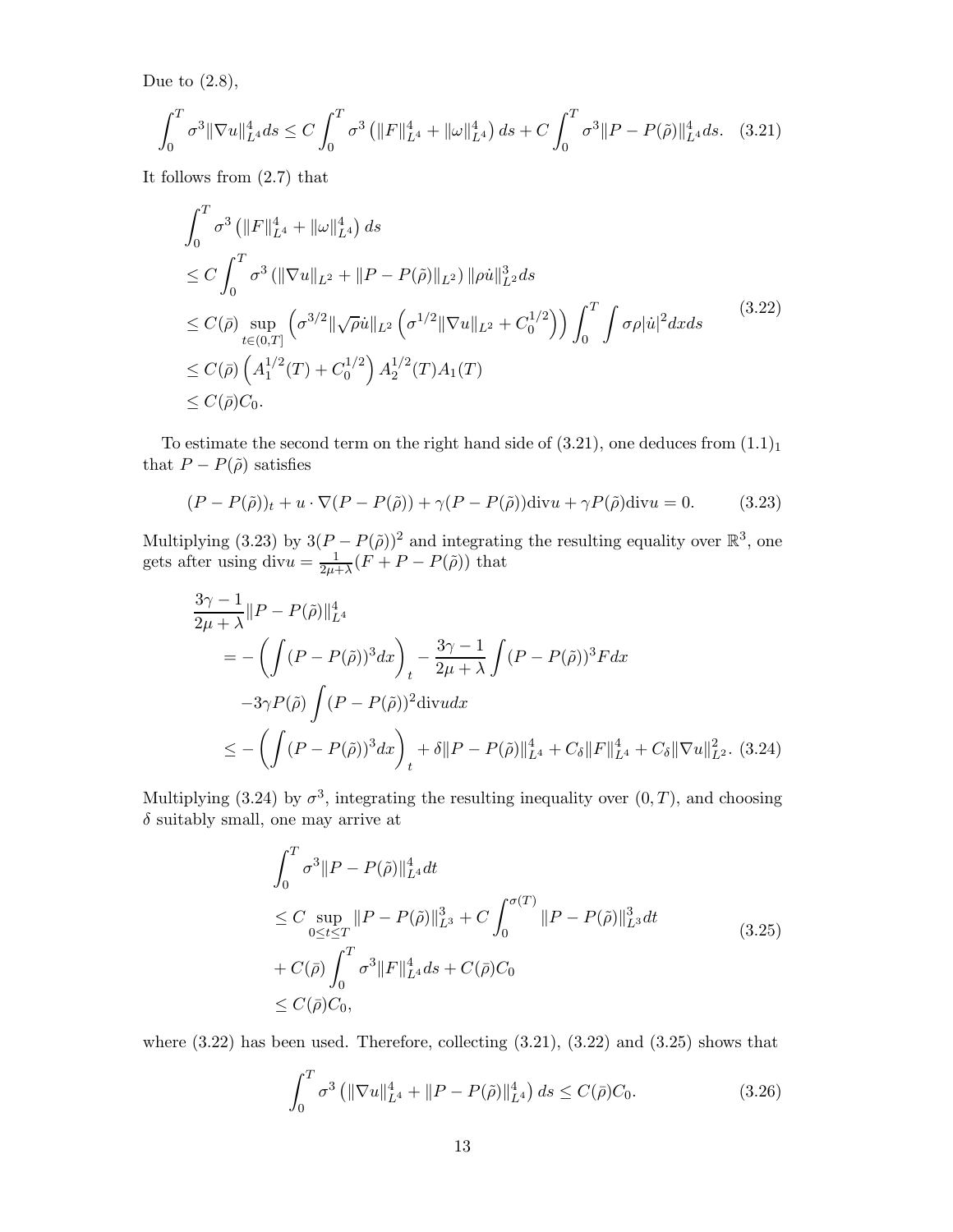Finally, we estimate the last term on the right hand side of (3.20). First, (3.26) implies that

$$
\int_{\sigma(T)}^{T} \int \sigma |\nabla u|^3 dx ds \le \int_{\sigma(T)}^{T} \int (|\nabla u|^4 + |\nabla u|^2) dx ds \le CC_0.
$$
 (3.27)

Next, one deduces from (2.9) and (3.17) that

$$
\int_{0}^{\sigma(T)} \sigma \|\nabla u\|_{L^{3}}^{3} ds
$$
\n
$$
\leq C(\bar{\rho}) \int_{0}^{\sigma(T)} \sigma \|\nabla u\|_{L^{2}}^{3/2} \left( \|\rho \dot{u}\|_{L^{2}}^{3/2} + C_{0}^{1/4} \right) ds
$$
\n
$$
\leq C(\bar{\rho}) \int_{0}^{\sigma(T)} \left( \sigma^{1/4} \|\nabla u\|_{L^{2}}^{3/2} \right) \left( \sigma \int \rho |\dot{u}|^{2} dx \right)^{3/4} ds + C(\bar{\rho}) C_{0}
$$
\n
$$
\leq C(\bar{\rho}) \sup_{t \in (0, \sigma(T)]} \left( \left( \sigma \|\nabla u\|_{L^{2}}^{2} \right)^{1/4} \|\nabla u\|_{L^{2}}^{1/2} \right) \int_{0}^{\sigma(T)} \|\nabla u\|_{L^{2}}^{1/2} \left( \sigma \int \rho |\dot{u}|^{2} dx \right)^{3/4} ds
$$
\n
$$
+ C(\bar{\rho}) C_{0}
$$
\n
$$
\leq C(\bar{\rho}, M) A_{1} C_{0}^{1/4} + C(\bar{\rho}) C_{0}
$$
\n
$$
\leq C(\bar{\rho}, M) C_{0}^{3/4}, \qquad (3.28)
$$

provided  $C_0 \leq \varepsilon_0$ . It thus follows from (3.20) and (3.26)-(3.28) that the left hand side of (3.19) is bounded by

$$
C(\bar{\rho}, M)C_0^{3/4} \le C_0^{1/2}
$$

provided

$$
C_0 \leq \varepsilon_1 \triangleq \min\left\{\varepsilon_0, (C(\bar{\rho}, M))^{-4}\right\}.
$$

The proof of Lemma 3.3 is completed.

**Lemma 3.4** *There exists a positive constant* C depending on  $\mu$ ,  $\lambda$ ,  $\tilde{\rho}$ ,  $a$ ,  $\gamma$   $\bar{\rho}$  and M such *that the following estimates hold for a smooth solution*  $(\rho, u)$  *of*  $(1.1)$   $(1.3)$   $(1.4)$  *as in Lemma 3.3:*

$$
\sup_{t \in [0,T]} \|\nabla u\|_{L^2}^2 + \int_0^T \int \rho |\dot{u}|^2 dx dt \le C(\bar{\rho}, M),\tag{3.29}
$$

$$
\sup_{t \in (0,T]} \int \sigma \rho |\dot{u}|^2 dx + \int_0^T \int \sigma |\nabla \dot{u}|^2 dx dt \le C(\bar{\rho}, M). \tag{3.30}
$$

*provided*  $C_0 \leq \varepsilon_1$ *.* 

*Proof*. (3.29) is a direct consequence of (3.17) and (3.19). To prove (3.30), we integrate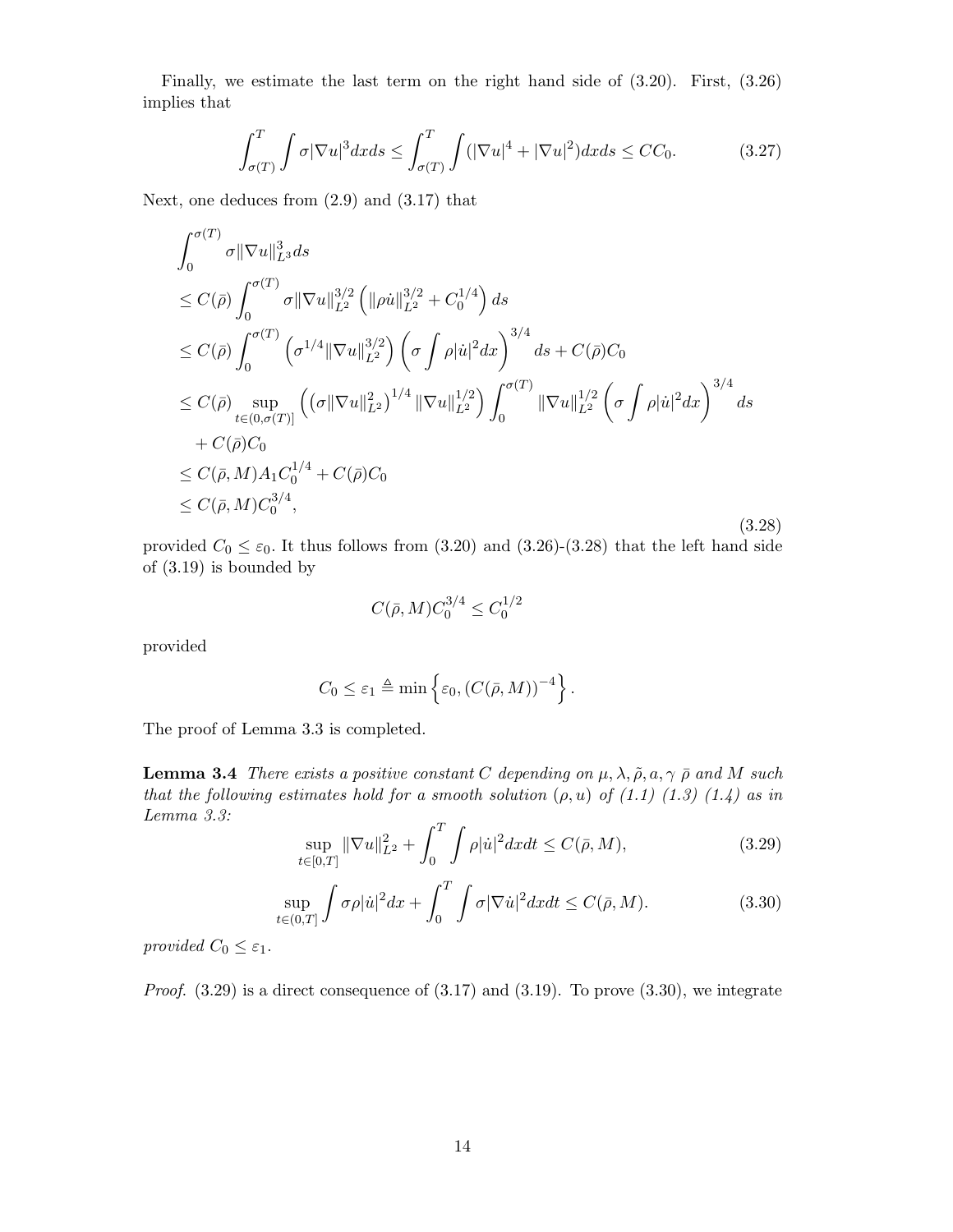$(3.16)$  over  $(0, T)$  and choose  $m = 1$  to get

$$
\sup_{t\in(0,T]} \int \sigma \rho |\dot{u}|^2 dx + \int_0^T \sigma \|\nabla \dot{u}\|_{L^2}^2 dt \n\leq \int_0^{\sigma(T)} \int \rho |\dot{u}|^2 dx dt + C \int_0^T \sigma \|\nabla u\|_{L^4}^4 dt + C(\bar{\rho})C_0 \n\leq C(\bar{\rho}, M) + C \int_{\sigma(T)}^T \sigma^3 \|\nabla u\|_{L^4}^4 dt + C \int_0^{\sigma(T)} \sigma \|\nabla u\|_{L^4}^4 dt \n\leq C(\bar{\rho}, M) + C \int_0^{\sigma(T)} \sigma \|\nabla u\|_{L^2} (\|\rho \dot{u}\|_{L^2}^3 + \|P - P(\tilde{\rho})\|_{L^6}^3) dt \n\leq C(\bar{\rho}, M) + C \sup_{t\in(0, \sigma(T)]} \left( (\sigma^{1/2} \|\nabla u\|_{L^2}) (\sigma^{1/2} \|\rho \dot{u}\|_{L^2}) \right) \int_0^{\sigma(T)} \|\rho \dot{u}\|_{L^2}^2 dt \n\leq C(\bar{\rho}, M) + C(\bar{\rho}, M) \sup_{t\in(0,T]} \sigma^{\frac{1}{2}} \|\rho^{1/2} \dot{u}\|_{L^2},
$$
\n(11)

where in the third inequality,  $(3.26)$  and  $(2.9)$  have been used. Then  $(3.30)$  follows from (3.31) and Young's inequality.

We now proceed to derive a uniform (in time) upper bound for the density, which turns out to be the key to obtain all the higher order estimates and thus to extend the classical solution globally. We will use an approach motivated by our previous study on the two-dimensional Stokes approximation equations ( [20]).

**Lemma 3.5** *There exists a positive constant*  $\varepsilon = \varepsilon(\bar{\rho}, M)$  *as described in Theorem 1.1 such that, if*  $(\rho, u)$  *is a smooth solution of*  $(1.1)$   $(1.3)$   $(1.4)$  *as in Lemma 3.3, then* 

$$
\sup_{0\leq t\leq T}\|\rho(t)\|_{L^\infty}\leq \frac{7\bar{\rho}}{4},
$$

*provided*  $C_0 \leq \varepsilon$ .

*Proof.* Rewrite the equation of the mass conservation  $(1.1)<sub>1</sub>$  as

$$
D_t \rho = g(\rho) + b'(t),
$$

where

$$
D_t \rho \triangleq \rho_t + u \cdot \nabla \rho, \quad g(\rho) \triangleq -\frac{a\rho}{2\mu + \lambda} (\rho^\gamma - \tilde{\rho}^\gamma), \quad b(t) \triangleq -\frac{1}{2\mu + \lambda} \int_0^t \rho F dt.
$$

For  $t \in [0, \sigma(T)]$ , one deduces from Lemma 2.2, (2.6) and (3.30) that for all  $0 \le t_1$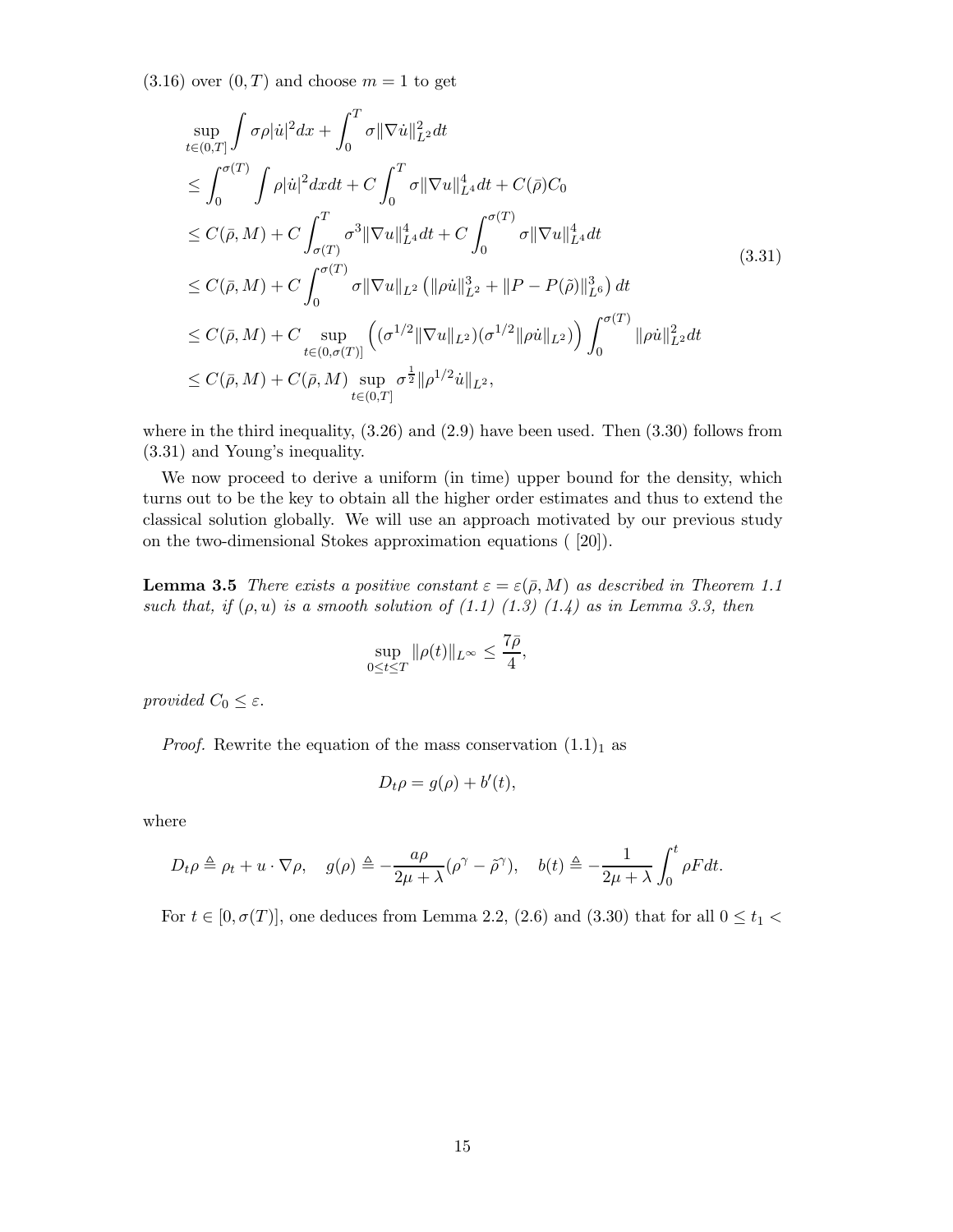$$
t_2 \leq \sigma(T),
$$
  
\n
$$
|b(t_2) - b(t_1)| \leq C \int_0^{\sigma(T)} \|(\rho F)(\cdot, t)\|_{L^{\infty}} dt
$$
  
\n
$$
\leq C(\bar{\rho}) \int_0^{\sigma(T)} \|F(\cdot, t)\|_{L^2}^{1/4} \|\nabla F(\cdot, t)\|_{L^6}^{3/4} dt
$$
  
\n
$$
\leq C(\bar{\rho}) \int_0^{\sigma(T)} \left( \|\nabla u\|_{L^2}^{1/4} + \|P - P(\tilde{\rho})\|_{L^2}^{1/4} \right) \|\nabla \dot{u}\|_{L^2}^{3/4} dt
$$
  
\n
$$
\leq C(\bar{\rho}) \int_0^{\sigma(T)} \left( \sigma^{-1/2} \left( \sigma^{1/2} \|\nabla u\|_{L^2} \right)^{1/4} + C_0^{1/8} \sigma^{-3/8} \right) (\sigma \|\nabla \dot{u}\|_{L^2}^2)^{3/8} dt
$$
  
\n
$$
\leq C(\bar{\rho}) C_0^{1/16} \int_0^{\sigma(T)} \left( \sigma^{-1/2} + 1 \right) (\sigma \|\nabla \dot{u}\|_{L^2}^2)^{3/8} dt
$$
  
\n
$$
\leq C(\bar{\rho}) C_0^{1/16} \left( 1 + \int_0^1 \sigma^{-4/5} dt \right)^{5/8} \left( \int_0^{\sigma(T)} \sigma \|\nabla \dot{u}\|_{L^2}^2 dt \right)^{3/8}
$$
  
\n
$$
\leq C(\bar{\rho}, M) C_0^{1/16},
$$

provided  $C_0 \leq \varepsilon_1$ . Therefore, for  $t \in [0, \sigma(T)]$ , one can choose  $N_0$  and  $N_1$  in (2.10) as follows:

$$
N_1 = 0, \quad N_0 = C(\bar{\rho}, M) C_0^{1/16},
$$

and  $\bar{\zeta} = \tilde{\rho}$  in (2.11). Then

$$
g(\zeta) = -\frac{a\zeta}{2\mu + \lambda} (\zeta^{\gamma} - \tilde{\rho}^{\gamma}) \le -N_1 = 0, \text{ for all } \zeta \ge \bar{\zeta} = \tilde{\rho}.
$$

Lemma 2.4 thus yields that

$$
\sup_{t \in [0,\sigma(T)]} \|\rho\|_{L^{\infty}} \le \max\{\bar{\rho}, \tilde{\rho}\} + N_0 \le \bar{\rho} + C(\bar{\rho}, M)C_0^{1/16} \le \frac{3\bar{\rho}}{2},\tag{3.32}
$$

provided

$$
C_0 \le \min{\varepsilon_1, \varepsilon_2}
$$
, for  $\varepsilon_2 \triangleq \left(\frac{\bar{\rho}}{2C(\bar{\rho}, M)}\right)^{16}$ .

On the other hand, for  $t \in [\sigma(T), T]$ , one deduces from Lemma 2.2, (3.19), (3.3), and (2.6) that for all  $\sigma(T) \le t_1 \le t_2 \le T$ ,

$$
|b(t_2) - b(t_1)| \le C(\bar{\rho}) \int_{t_1}^{t_2} ||F(\cdot, t)||_{L^{\infty}} dt
$$
  
\n
$$
\le \frac{a}{2\mu + \lambda}(t_2 - t_1) + C(\bar{\rho}) \int_{\sigma(T)}^T ||F(\cdot, t)||_{L^{\infty}}^{8/3} dt
$$
  
\n
$$
\le \frac{a}{2\mu + \lambda}(t_2 - t_1) + C(\bar{\rho}) \int_{\sigma(T)}^T ||F(\cdot, t)||_{L^2}^{2/3} ||\nabla F(\cdot, t)||_{L^6}^2 dt
$$
  
\n
$$
\le \frac{a}{2\mu + \lambda}(t_2 - t_1) + C(\bar{\rho})C_0^{1/6} \int_{\sigma(T)}^T ||\nabla \dot{u}(\cdot, t)||_{L^2}^2 dt
$$
  
\n
$$
\le \frac{a}{2\mu + \lambda}(t_2 - t_1) + C(\bar{\rho})C_0^{2/3},
$$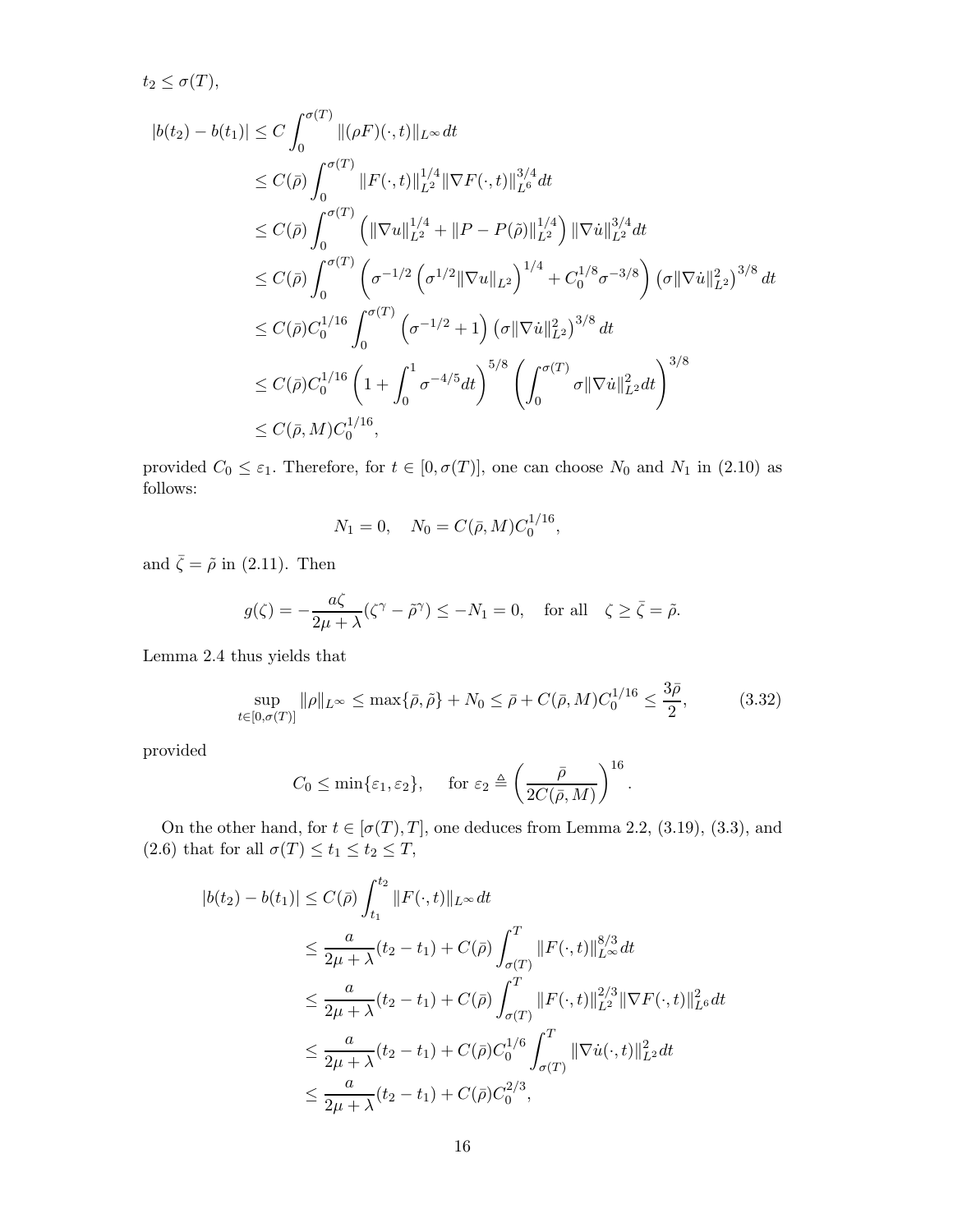provided  $C_0 \leq \varepsilon_1$ . Therefore, one can choose  $N_1$  and  $N_0$  in (2.10) as:

$$
N_1 = \frac{a}{2\mu + \lambda}, \quad N_0 = C(\bar{\rho})C_0^{2/3}.
$$

Note that

$$
g(\zeta) = -\frac{a\zeta}{2\mu + \lambda} (\zeta^{\gamma} - \tilde{\rho}^{\gamma}) \le -N_1 = -\frac{a}{2\mu + \lambda}, \quad \text{for all} \quad \zeta \ge \tilde{\rho} + 1.
$$

So one can set  $\bar{\zeta} = \tilde{\rho} + 1$  in (2.11). Lemma 2.4 and (3.32) thus yield that

$$
\sup_{t \in [\sigma(T),T]} \|\rho\|_{L^{\infty}} \le \max\left\{\frac{3\bar{\rho}}{2}, \tilde{\rho} + 1\right\} + N_0 \le \frac{3\bar{\rho}}{2} + C(\bar{\rho})C_0^{2/3} \le \frac{7\bar{\rho}}{4},\tag{3.33}
$$

provided

$$
C_0 \le \varepsilon \triangleq \min\{\varepsilon_1, \varepsilon_2, \varepsilon_3\}, \quad \text{for } \varepsilon_3 \triangleq \left(\frac{\bar{\rho}}{4C(\bar{\rho})}\right)^{3/2}.\tag{3.34}
$$

The combination of (3.32) with (3.33) completes the proof of Lemma 3.5.

From now on, we will always assume that the initial energy  $C_0$  satisfies (3.34) and the constant  $C$  may depend on

$$
T, \ \|\rho_0^{1/2}g\|_{L^2}, \ \|\nabla g\|_{L^2}, \ \|\nabla u_0\|_{H^2}, \ \|\rho_0 - \tilde{\rho}\|_{H^3}, \ \|\nabla(\rho_0) - P(\tilde{\rho})\|_{H^3},
$$

besides  $\mu$ ,  $\lambda$ ,  $\tilde{\rho}$ ,  $a$ ,  $\gamma$ ,  $\bar{\rho}$  and  $M$ , where  $g$  is as in (1.9).

Next, we will derive important estimates on the spatial gradient of the smooth solution  $(\rho, u)$ .

**Lemma 3.6** *The following estimates hold*

$$
\sup_{0 \le t \le T} \int \rho |\dot{u}|^2 dx + \int_0^T \int |\nabla \dot{u}|^2 dx dt \le C,\tag{3.35}
$$

$$
\sup_{0 \le t \le T} (\|\nabla \rho\|_{L^2 \cap L^6} + \|\nabla u\|_{H^1}) + \int_0^T \|\nabla u\|_{L^\infty} dt \le C. \tag{3.36}
$$

*Proof.* Taking  $m = 0$  in (3.16), one can deduce from Gagliardo-Nirenberg's inequality (2.2), (2.6), (3.29) and (3.16) that

$$
\left(\int \rho |\dot{u}|^2 dx\right)_t + \mu \int |\nabla \dot{u}|^2 dx + (\mu + \lambda) \int (\text{div}\dot{u})^2 dx \n\leq C \|\nabla u\|_{L^4}^4 + C(\bar{\rho}) \|\nabla u\|_{L^2}^2 \n\leq C \|\nabla u\|_{L^2} \|\nabla u\|_{L^6}^3 + C \n\leq C \left(\|F\|_{L^6}^3 + \|\omega\|_{L^6}^3 + \|P - P(\tilde{\rho})\|_{L^6}^3\right) + C \n\leq C \left(\|\nabla F\|_{L^2}^3 + \|\nabla \omega\|_{L^2}^3\right) + C \n\leq C \|\rho \dot{u}\|_{L^2}^3 + C \n\leq C \|\rho^{1/2} \dot{u}\|_{L^2}^4 + C.
$$
\n(3.37)

Taking into account on the compatibility condition (1.9), we can define

$$
\sqrt{\rho} \dot{u}(x, t=0) = \sqrt{\rho_0} g. \tag{3.38}
$$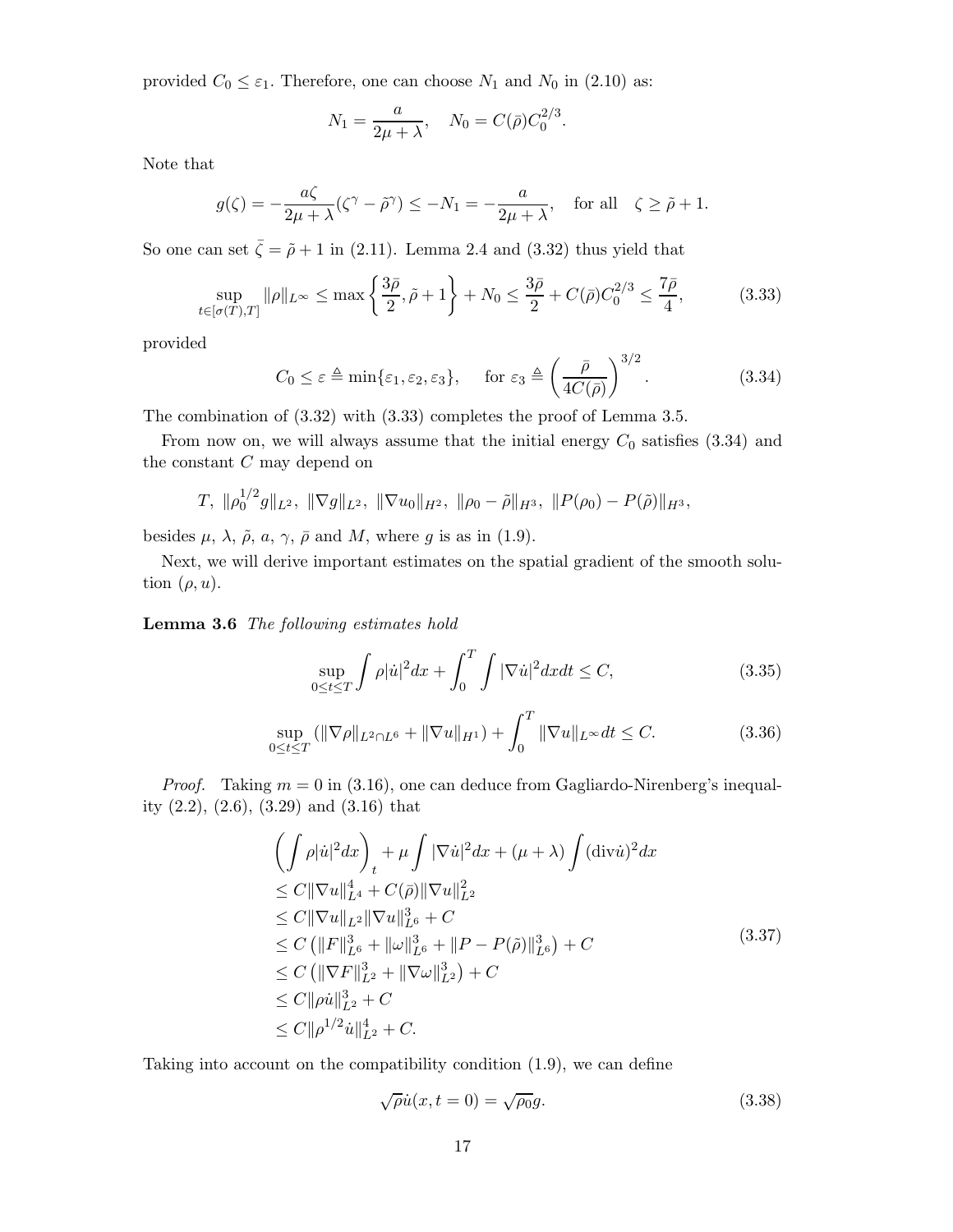Then  $(3.35)$  follows from Gronwall's inequality,  $(3.37)$ ,  $(3.29)$ , and  $(3.38)$ .

Next, we prove (3.36) by using Lemma 2.5 as in [14]. For  $2 \le p \le 6$ ,  $|\nabla \rho|^p$  satisfies

$$
(|\nabla \rho|^p)_t + \text{div}(|\nabla \rho|^p u) + (p-1)|\nabla \rho|^p \text{div} u
$$
  
+  $p|\nabla \rho|^{p-2} (\nabla \rho)^t \nabla u (\nabla \rho) + p\rho |\nabla \rho|^{p-2} \nabla \rho \cdot \nabla \text{div} u = 0.$ 

Thus,

$$
\partial_t \|\nabla \rho\|_{L^p} \le C(1 + \|\nabla u\|_{L^\infty}) \|\nabla \rho\|_{L^p} + C \|\nabla^2 u\|_{L^p} \le C(1 + \|\nabla u\|_{L^\infty}) \|\nabla \rho\|_{L^p} + C \|\rho \dot{u}\|_{L^p},
$$
\n(3.39)

due to

$$
\|\nabla^2 u\|_{L^p} \le C \left( \|\rho \dot{u}\|_{L^p} + \|\nabla P\|_{L^p} \right),\tag{3.40}
$$

which follows from the standard  $L^p$ -estimate for the following elliptic system:

$$
\mu \Delta u + (\mu + \lambda) \nabla \text{div} u = \rho \dot{u} + \nabla P.
$$

It follows from Lemma 2.5 and (3.40) that

$$
\|\nabla u\|_{L^{\infty}} \leq C \left( \|\text{div} u\|_{L^{\infty}} + \|\omega\|_{L^{\infty}} \right) \log(e + \|\nabla^2 u\|_{L^6}) + C \|\nabla u\|_{L^2} + C
$$
  
\n
$$
\leq C \left( \|\text{div} u\|_{L^{\infty}} + \|\omega\|_{L^{\infty}} \right) \log(e + \|u\|_{L^6} + \|\nabla P\|_{L^6}) + C
$$
  
\n
$$
\leq C \left( \|\text{div} u\|_{L^{\infty}} + \|\omega\|_{L^{\infty}} \right) \log(e + \|\nabla u\|_{L^2})
$$
  
\n
$$
+ C \left( \|\text{div} u\|_{L^{\infty}} + \|\omega\|_{L^{\infty}} \right) \log(e + \|\nabla \rho\|_{L^6}) + C.
$$
\n(3.41)

Set

$$
f(t) \triangleq e + ||\nabla \rho||_{L^6}, \quad g(t) \triangleq 1 + (||\text{div}u||_{L^{\infty}} + ||\omega||_{L^{\infty}}) \log(e + ||\nabla \dot{u}||_{L^2}) + ||\nabla \dot{u}||_{L^2}.
$$

Combining  $(3.41)$  with  $(3.39)$  and setting  $p = 6$  in  $(3.39)$ , one gets

$$
f'(t) \le Cg(t)f(t) + Cg(t)f(t) \ln f(t) + Cg(t),
$$

which yields

$$
(\ln f(t))' \le Cg(t) + Cg(t)\ln f(t),\tag{3.42}
$$

due to  $f(t) > 1$ . Note that (2.5), Lemma 2.2, (2.6), (3.35), and Lemma 3.5 imply

$$
\int_{0}^{T} g(t)dt \leq C \int_{0}^{T} \left( \|\text{div}u\|_{L^{\infty}}^{2} + \|\omega\|_{L^{\infty}}^{2} \right) dt + C
$$
  
\n
$$
\leq C \int_{0}^{T} \left( \|F\|_{L^{\infty}}^{2} + \|P - P(\tilde{\rho})\|_{L^{\infty}}^{2} + \|\omega\|_{L^{\infty}}^{2} \right) dt + C
$$
  
\n
$$
\leq C \int_{0}^{T} \left( \|F\|_{L^{2}}^{2} + \|\nabla F\|_{L^{6}}^{2} + \|\omega\|_{L^{2}}^{2} + \|\nabla \omega\|_{L^{6}}^{2} \right) dt + C
$$
  
\n
$$
\leq C \int_{0}^{T} \|\nabla \dot{u}\|_{L^{2}}^{2} dt + C
$$
  
\n
$$
\leq C,
$$
  
\n(3.43)

which, together with (3.42) and Gronwall's inequality, shows that

$$
\sup_{0\leq t\leq T} f(t) \leq C.
$$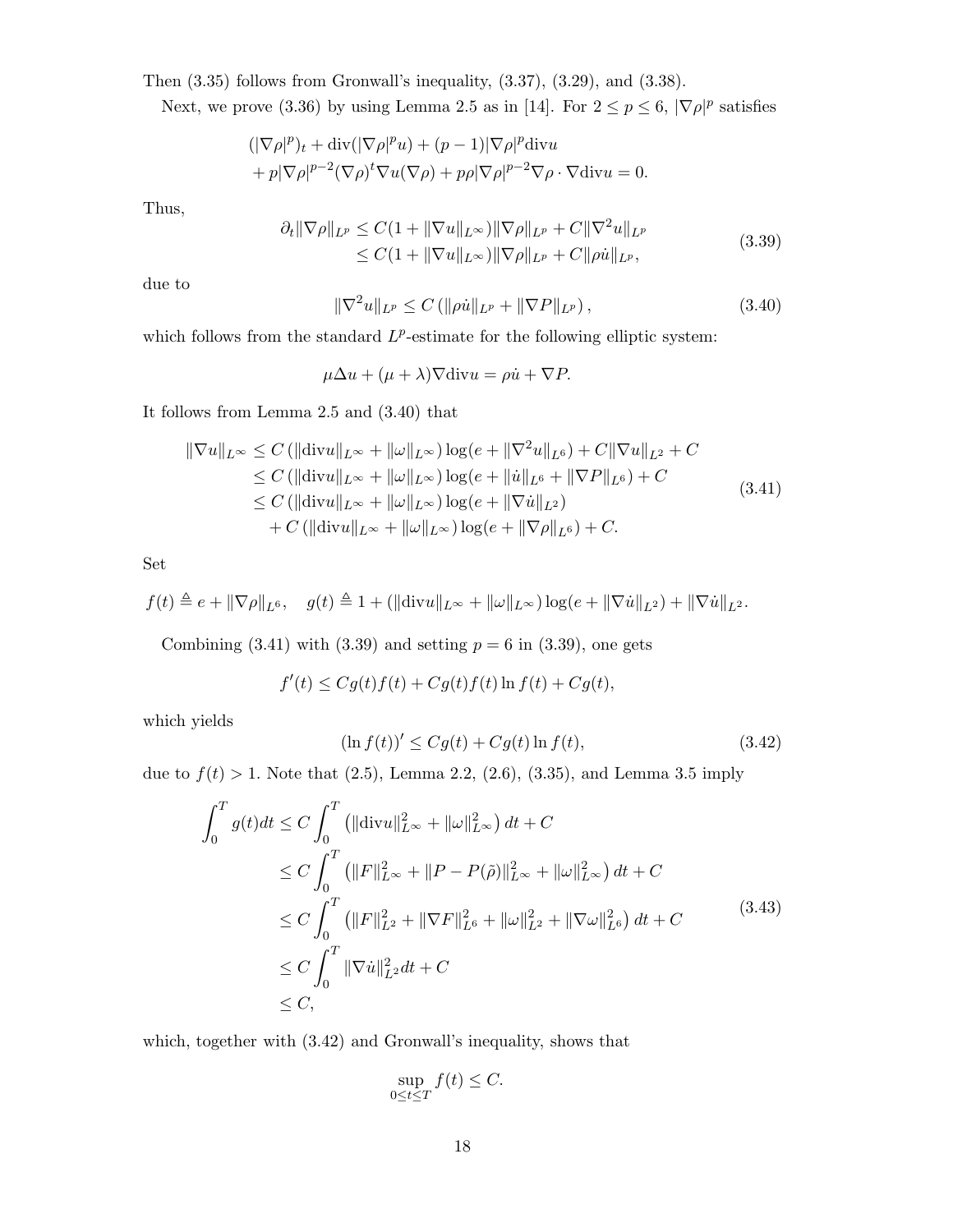Consequently,

$$
\sup_{0 \le t \le T} \|\nabla \rho\|_{L^6} \le C. \tag{3.44}
$$

As a consequence of  $(3.41)$ ,  $(3.43)$  and  $(3.44)$ , one obtains

$$
\int_{0}^{T} \|\nabla u\|_{L^{\infty}} dt \le C.
$$
\n(3.45)

Next, taking  $p = 2$  in (3.39), one gets by using (3.45), (3.29) and Gronwall's inequality that

$$
\sup_{0\leq t\leq T} \|\nabla \rho\|_{L^2} \leq C,
$$

which, together with (3.40), (3.35), (3.29), (3.44), and (3.45), gives (3.36). The proof of Lemma 3.6 is completed.

The following Lemmas 3.7-3.10 will deal with the higher order estimates of the solutions which are needed to guarantee the extension of local classical solution to be a global one. The proofs are similar to the ones in [17], and we sketch them here for completeness.

**Lemma 3.7** *The following estimates hold*

$$
\sup_{0 \le t \le T} \int \rho |u_t|^2 dx + \int_0^T \int |\nabla u_t|^2 dx dt \le C,\tag{3.46}
$$

$$
\sup_{t \in [0,T]} (\|\rho - \tilde{\rho}\|_{H^2} + \|P(\rho) - P(\tilde{\rho})\|_{H^2}) \le C. \tag{3.47}
$$

*Proof.* Estimate (3.46) follows directly from the following simple facts:

$$
\int \rho |u_t|^2 dx \le \int \rho |\dot{u}|^2 dx + \int \rho |u \cdot \nabla u|^2 dx
$$
  
\n
$$
\le C + C \|\rho^{1/2} u\|_{L^2} \|u\|_{L^6} \|\nabla u\|_{L^6}^2
$$
  
\n
$$
\le C,
$$

and

$$
\|\nabla u_t\|_{L^2}^2 \le \|\nabla \dot{u}\|_{L^2}^2 + \|\nabla (u \cdot \nabla u)\|_{L^2}^2
$$
  
\n
$$
\le \|\nabla \dot{u}\|_{L^2}^2 + C\|u\|_{L^\infty}^2 \|\nabla^2 u\|_{L^2}^2 + C\|\nabla u\|_{L^4}^4
$$
  
\n
$$
\le \|\nabla \dot{u}\|_{L^2}^2 + C,
$$

due to Lemma 3.6.

Next, we prove  $(3.47)$ . Note that P satisfies

$$
P_t + u \cdot \nabla P + \gamma P \text{div} u = 0,\tag{3.48}
$$

which, together with  $(1.1)<sub>1</sub>$  and a simple computation, yields that

$$
\frac{d}{dt} \left( \|\nabla^2 P\|_{L^2}^2 + \|\nabla^2 \rho\|_{L^2}^2 \right) \n\leq C(1 + \|\nabla u\|_{L^\infty}) \left( \|\nabla^2 P\|_{L^2}^2 + \|\nabla^2 \rho\|_{L^2}^2 \right) + C \|F\|_{H^2}^2 + C \|\omega\|_{H^2}^2 + C,
$$
\n(3.49)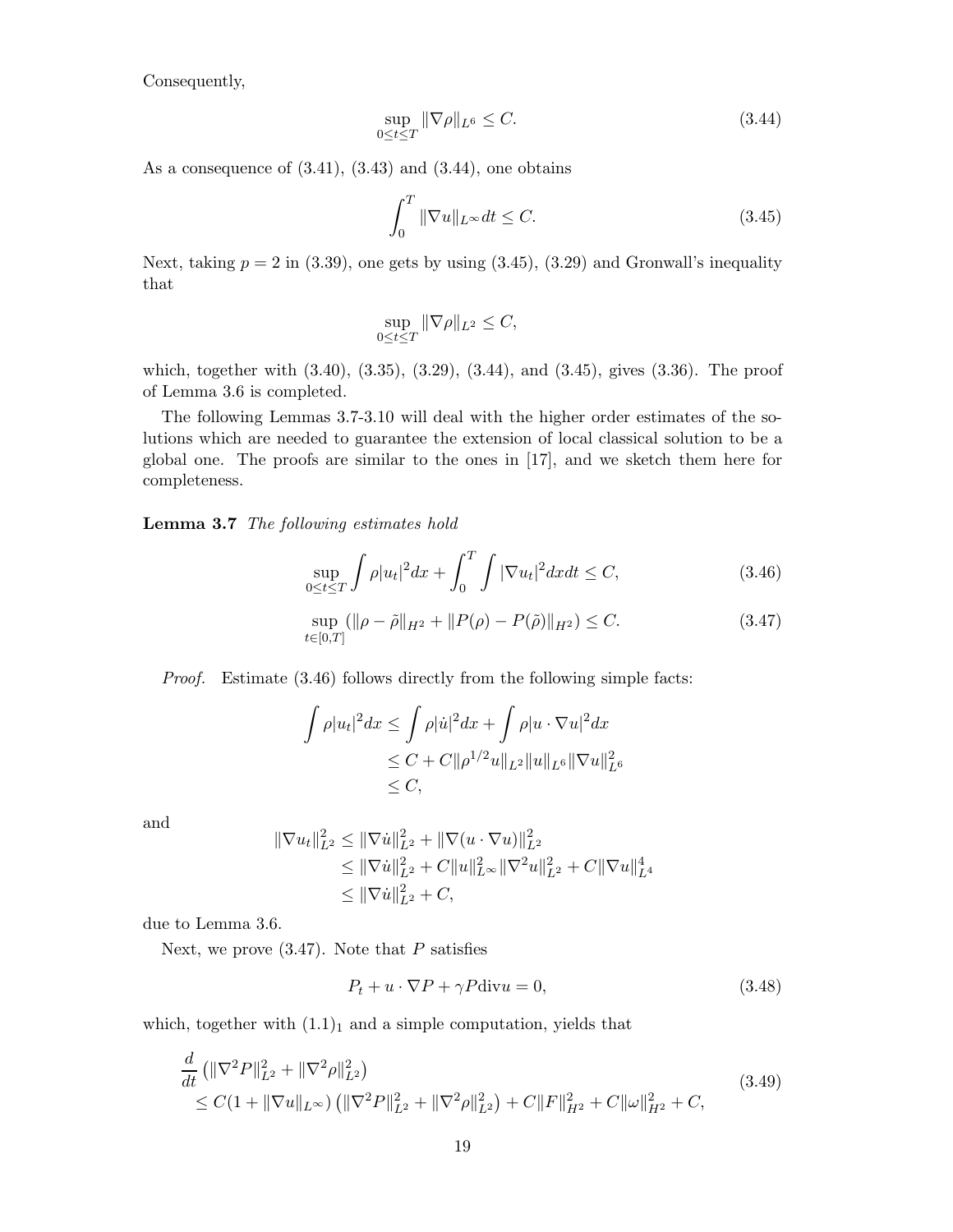where we have used the following simple fact:

$$
\|\nabla u\|_{H^m} \le C \left( \|\text{div} u\|_{H^m} + \|\omega\|_{H^m} \right)
$$
  
\$\le C \left( \|F\|\_{H^m} + \|\omega\|\_{H^m} + \|P - P(\tilde{\rho})\|\_{H^m} \right), \text{ for } m = 1, 2\$.

Noticing that F and  $\omega$  satisfy (2.4), we get by the standard  $L^2$ -estimate for elliptic system, (3.35) and (3.36) that

$$
||F||_{H^2} + ||\omega||_{H^2} \leq C (||F||_{L^2} + ||\omega||_{L^2} + ||\rho \dot{u}||_{L^2} + ||\nabla(\rho \dot{u})||_{L^2})
$$
  
\n
$$
\leq C(1 + ||\nabla \rho||_{L^3} ||\dot{u}||_{L^6} + ||\nabla \dot{u}||_{L^2})
$$
  
\n
$$
\leq C(1 + ||\nabla \dot{u}||_{L^2}),
$$

which, together with  $(3.49)$ , Lemma 3.6, and Gronwall's inequality, gives directly

$$
\sup_{t \in [0,T]} \left( \|\nabla^2 P\|_{L^2} + \|\nabla^2 \rho\|_{L^2} \right) \le C.
$$

Thus the proof of Lemma 3.7 is completed.

**Lemma 3.8** *The following estimates hold:*

$$
\sup_{0 \le t \le T} (\|\rho_t\|_{H^1} + \|P_t\|_{H^1}) + \int_0^T (\|\rho_{tt}\|_{L^2}^2 + \|P_{tt}\|_{L^2}^2) dt \le C, \tag{3.50}
$$

$$
\sup_{0 \le t \le T} \int |\nabla u_t|^2 dx + \int_0^T \int \rho u_{tt}^2 dx dt \le C. \tag{3.51}
$$

*Proof.* We first prove (3.50). One deduces from (3.48) and (3.36) that

$$
||P_t||_{L^2} \le C||u||_{L^\infty} ||\nabla P||_{L^2} + C||\nabla u||_{L^2} \le C. \tag{3.52}
$$

Differentiating (3.48) yields

$$
\nabla P_t + u \cdot \nabla \nabla P + \nabla u \cdot \nabla P + \gamma \nabla P \text{div} u + \gamma P \nabla \text{div} u = 0.
$$

Hence, by  $(3.36)$  and  $(3.47)$ , one gets

$$
\|\nabla P_t\|_{L^2} \le C \|u\|_{L^\infty} \|\nabla^2 P\|_{L^2} + C \|\nabla u\|_{L^3} \|\nabla P\|_{L^6} + C \|\nabla^2 u\|_{L^2} \le C. \tag{3.53}
$$

The combination of (3.52) with (3.53) implies

$$
\sup_{0 \le t \le T} \|P_t\|_{H^1} \le C. \tag{3.54}
$$

Note that  $P_{tt}$  satisfies

$$
P_{tt} + \gamma P_t \text{div}u + \gamma P \text{div}u_t + u_t \cdot \nabla P + u \cdot \nabla P_t = 0. \qquad (3.55)
$$

Thus, one gets from (3.55) (3.54) (3.36) and (3.46) that

$$
\int_0^T \|P_{tt}\|_{L^2}^2 dt
$$
\n
$$
\leq C \int_0^T (\|P_t\|_{L^6} \|\nabla u\|_{L^3} + \|\nabla u_t\|_{L^2} + \|u_t\|_{L^6} \|\nabla P\|_{L^3} + \|\nabla P_t\|_{L^2})^2 dt
$$
\n
$$
\leq C.
$$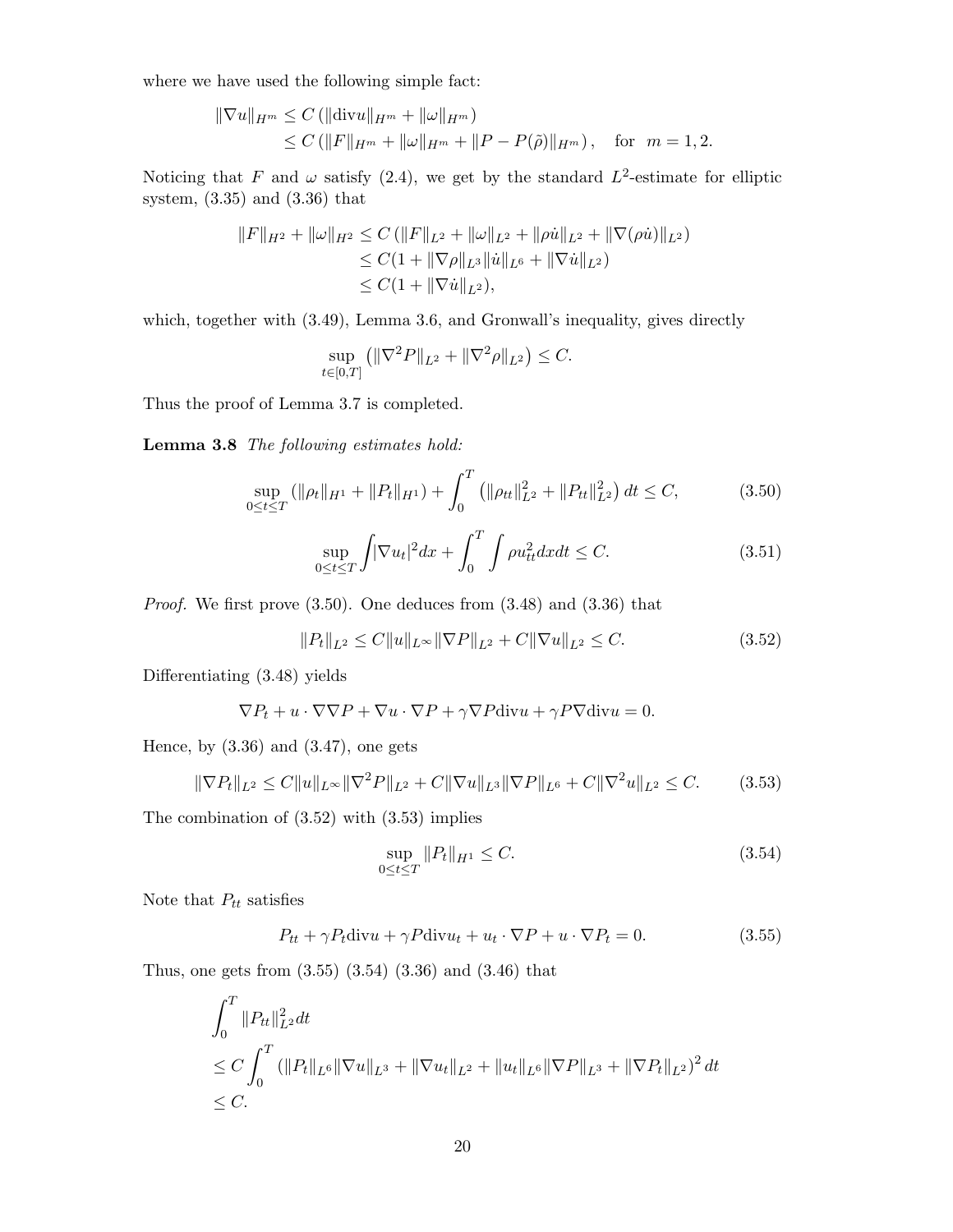One can handle  $\rho_t$  and  $\rho_{tt}$  similarly. Thus (3.50) is proved.

Next, we prove (3.51). Differentiating  $(1.1)<sub>2</sub>$  with respect to t, then multiplying the resulting equation by  $u_{tt}$ , one gets after integration by parts that

$$
\frac{d}{dt} \int_{2}^{\mu} |\nabla u_{t}|^{2} + \frac{\lambda + \mu}{2} (\text{div} u_{t})^{2} dx + \int \rho u_{tt}^{2} dx
$$
\n
$$
= \frac{d}{dt} \left( -\frac{1}{2} \int \rho_{t} |u_{t}|^{2} dx - \int \rho_{t} u \cdot \nabla u \cdot u_{t} dx + \int P_{t} \text{div} u_{t} dx \right)
$$
\n
$$
+ \frac{1}{2} \int \rho_{tt} |u_{t}|^{2} dx + \int (\rho_{t} u \cdot \nabla u)_{t} \cdot u_{t} dx - \int \rho u_{t} \cdot \nabla u \cdot u_{t} dx
$$
\n
$$
- \int \rho u \cdot \nabla u_{t} \cdot u_{t} dx - \int P_{tt} \text{div} u_{t} dx
$$
\n
$$
\triangleq \frac{d}{dt} I_{0} + \sum_{i=1}^{5} I_{i}.
$$
\n(3.56)

It follows from  $(1.1)_1$ ,  $(3.36)$ ,  $(3.50)$  and  $(3.46)$  that

$$
|I_{0}| = \left| -\frac{1}{2} \int \rho_{t} |u_{t}|^{2} dx - \int \rho_{t} u \cdot \nabla u \cdot u_{t} dx + \int P_{t} \text{div} u_{t} dx \right|
$$
  
\n
$$
\leq \left| \int \text{div}(\rho u) |u_{t}|^{2} dx \right| + C \|\rho_{t}\|_{L^{3}} \|u \cdot \nabla u\|_{L^{2}} \|u_{t}\|_{L^{6}} + C \|P_{t}\|_{L^{2}} \|\nabla u_{t}\|_{L^{2}}
$$
  
\n
$$
\leq C \int \rho |u| |u_{t}| |\nabla u_{t}| dx + C \|\nabla u_{t}\|_{L^{2}}
$$
  
\n
$$
\leq C \|u\|_{L^{6}} \|\rho^{1/2} u_{t}\|_{L^{2}}^{1/2} \|u_{t}\|_{L^{6}}^{1/2} \|\nabla u_{t}\|_{L^{2}} + C \|\nabla u_{t}\|_{L^{2}}
$$
  
\n
$$
\leq \delta \|\nabla u_{t}\|_{L^{2}}^{2} + C_{\delta},
$$
  
\n
$$
2|I_{1}| = \left| \int \rho_{tt} |u_{t}|^{2} dx \right|
$$
  
\n(3.57)

$$
|I_{1}| = \left| \int \rho_{tt} |u_{t}|^{-} dx \right|
$$
  
\n
$$
= \left| \int (\rho_{t} u + \rho u_{t}) \cdot \nabla (|u_{t}|^{2}) dx \right|
$$
  
\n
$$
\leq C \left( \|\rho_{t}\|_{L^{3}} \|u\|_{L^{\infty}} + \|\rho^{1/2} u_{t}\|_{L^{2}}^{1/2} \|u_{t}\|_{L^{6}}^{1/2} \right) \|u_{t}\|_{L^{6}} \|\nabla u_{t}\|_{L^{2}}
$$
  
\n
$$
\leq C \|\nabla u_{t}\|_{L^{2}}^{2} + C \|\nabla u_{t}\|_{L^{2}}^{5/2}
$$
  
\n
$$
\leq C \|\nabla u_{t}\|_{L^{2}}^{4} + C,
$$
\n(3.58)

and

$$
|I_{2}| = \left| \int (\rho_{t} u \cdot \nabla u)_{t} \cdot u_{t} dx \right|
$$
  
\n
$$
= \left| \int (\rho_{tt} u \cdot \nabla u \cdot u_{t} + \rho_{t} u_{t} \cdot \nabla u \cdot u_{t} + \rho_{t} u \cdot \nabla u_{t} \cdot u_{t}) dx \right|
$$
  
\n
$$
\leq ||\rho_{tt}||_{L^{2}} ||u \cdot \nabla u||_{L^{3}} ||u_{t}||_{L^{6}} + ||\rho_{t}||_{L^{2}} |||u_{t}|^{2}||_{L^{3}} ||\nabla u||_{L^{6}}
$$
  
\n
$$
+ ||\rho_{t}||_{L^{3}} ||u||_{L^{\infty}} ||\nabla u_{t}||_{L^{2}} ||u_{t}||_{L^{6}}
$$
  
\n
$$
\leq C ||\rho_{tt}||_{L^{2}}^{2} + C ||\nabla u_{t}||_{L^{2}}^{2}.
$$
\n(3.59)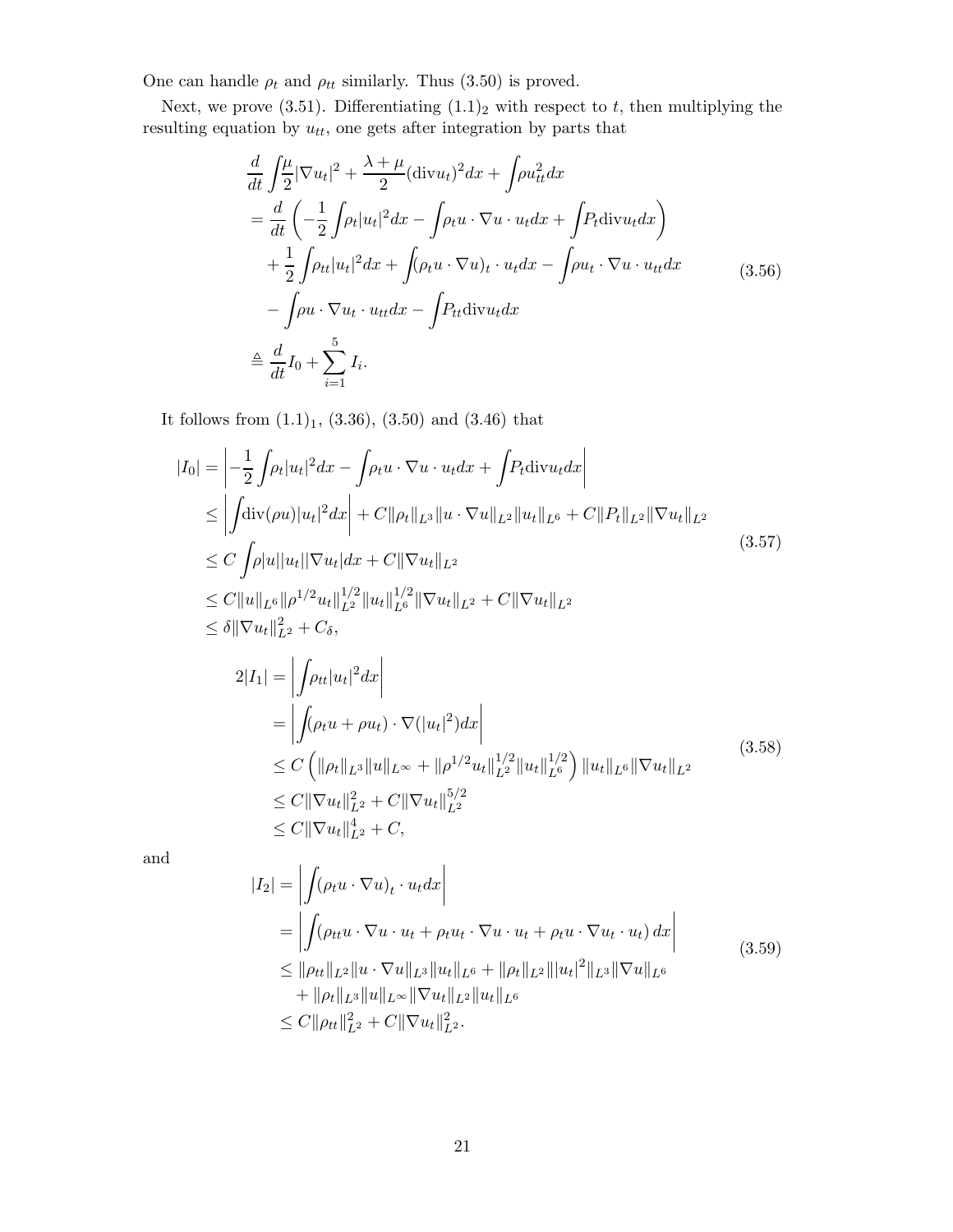Cauchy's inequality gives

$$
|I_3| + |I_4| = \left| \int \rho u_t \cdot \nabla u \cdot u_{tt} dx \right| + \left| \int \rho u \cdot \nabla u_t \cdot u_{tt} dx \right|
$$
  
\n
$$
\leq C \|\rho^{1/2} u_{tt}\|_{L^2} (\|u_t\|_{L^6} \|\nabla u\|_{L^3} + \|u\|_{L^\infty} \|\nabla u_t\|_{L^2})
$$
  
\n
$$
\leq \delta \|\rho^{1/2} u_{tt}\|_{L^2}^2 + C_\delta \|\nabla u_t\|_{L^2}^2, \tag{3.60}
$$

and

$$
|I_5| = \left| \int P_{tt} \text{div} u_t dx \right|
$$
  
\n
$$
\leq \|P_{tt}\|_{L^2} \|\text{div} u_t\|_{L^2}
$$
  
\n
$$
\leq C \|P_{tt}\|_{L^2}^2 + \|\nabla u_t\|_{L^2}^2.
$$
\n(3.61)

Due to the regularity of the local solution,  $(2.1)$ ,  $t\nabla u_t \in C([0, T_*]; L^2)$ . Thus

$$
\|\nabla u_t(\cdot, T_*/2)\|_{L^2} \le \frac{2}{T_*} \|t\nabla u_t\|_{L^\infty(0, T_*, L^2)}
$$
\n
$$
\le C,
$$
\n(3.62)

where C may also depend on  $\|\nabla g\|_{L^2}$ .

Collecting all the estimates  $(3.57)-(3.62)$ , one deduces from  $(3.56)$ ,  $(3.50)$ ,  $(3.46)$  and Gronwall's inequality that

$$
\sup_{T_*/2 \le t \le T} \|\nabla u_t\|_{L^2} + \int_{T_*/2}^T \int \rho |u_{tt}|^2 dx dt \le C. \tag{3.63}
$$

On the other hand, (2.1) gives

$$
\sup_{0 \le t \le T_*/2} \|\nabla u_t\|_{L^2} + \int_0^{T_*/2} \int \rho |u_{tt}|^2 dx dt \le C. \tag{3.64}
$$

The combination of (3.63) with (3.64) yields (3.51) immediately. This completes the proof of Lemma 3.8.

#### **Lemma 3.9** *It holds that*

$$
\sup_{t \in [0,T]} (\|\rho - \tilde{\rho}\|_{H^3} + \|P - P(\tilde{\rho})\|_{H^3}) \le C, \tag{3.65}
$$

$$
\sup_{t \in [0,T]} \left( \|\nabla u_t\|_{L^2} + \|\nabla u\|_{H^2} \right) + \int_0^T \left( \|\nabla u\|_{H^3}^2 + \|\nabla u_t\|_{H^1}^2 \right) dt \le C. \tag{3.66}
$$

*Proof.* It follows from (3.51) and (3.36) that

$$
\|\nabla(\rho \dot{u})\|_{L^2} \leq \||\nabla \rho||u_t|\|_{L^2} + \|\rho \nabla u_t\|_{L^2} + \||\nabla \rho||u||\nabla u|\|_{L^2}
$$
  
+ 
$$
\|\rho|\nabla u|^2\|_{L^2} + \|\rho|u||\nabla^2 u|\|_{L^2}
$$
  

$$
\leq \|\nabla \rho\|_{L^3} \|u_t\|_{L^6} + C\|\nabla u_t\|_{L^2} + C\|\nabla \rho\|_{L^3} \|u\|_{L^\infty} \|\nabla u\|_{L^6}
$$
  
+ 
$$
C\|\nabla u\|_{L^3} \|\nabla u\|_{L^6} + C\|u\|_{L^\infty} \|\nabla^2 u\|_{L^2}
$$
  

$$
\leq C,
$$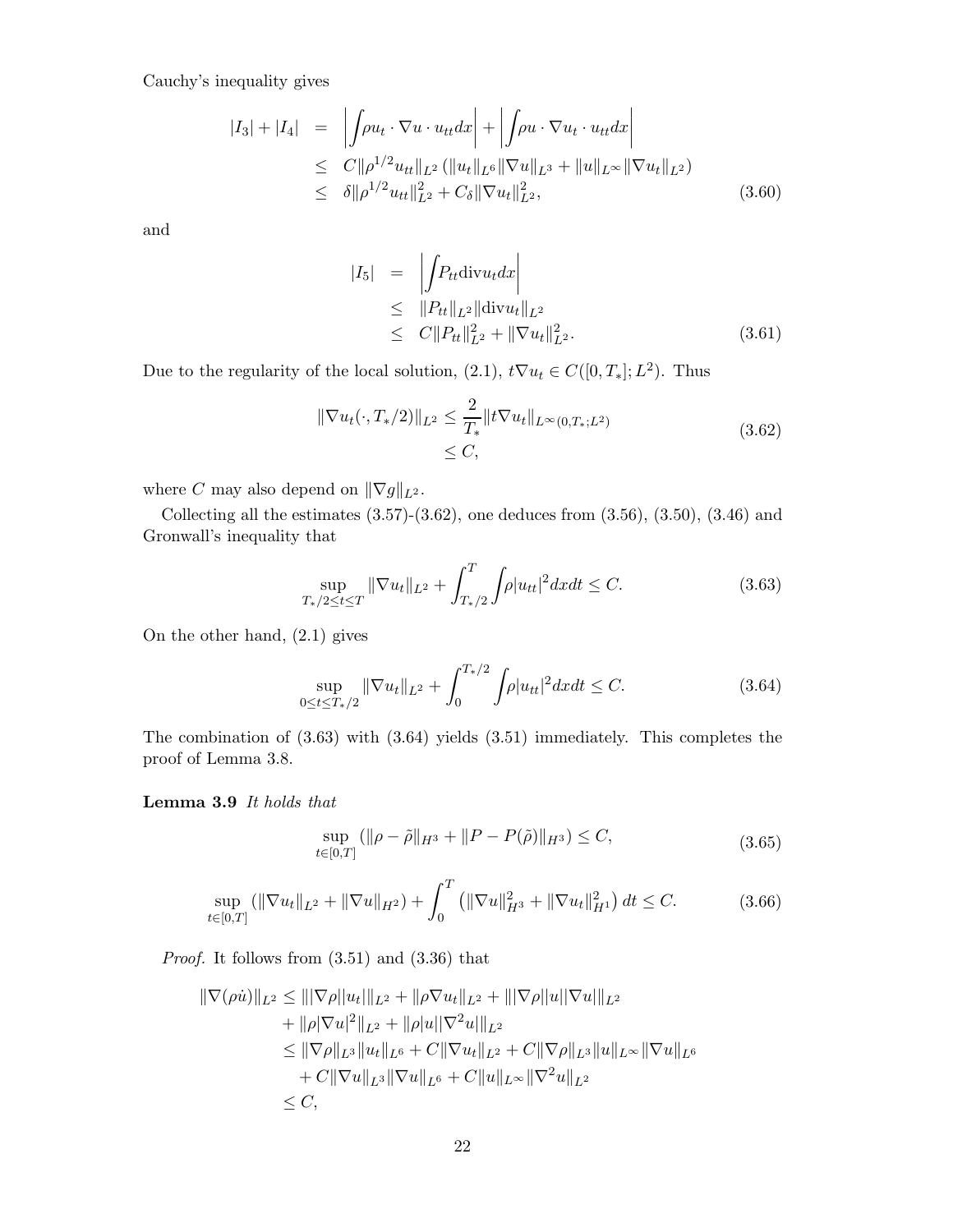which together with (3.35) gives

$$
\sup_{0 \le t \le T} \|\rho \dot{u}\|_{H^1} \le C. \tag{3.67}
$$

The standard  $H^1$ -estimate for elliptic system gives

$$
\|\nabla^2 u\|_{H^1} \le C \|\mu \Delta u + (\mu + \lambda) \nabla \text{div} u\|_{H^1}
$$
  
=  $C \|\rho \dot{u} + \nabla P\|_{H^1}$   
 $\le C (\|\rho \dot{u}\|_{H^1} + \|\nabla P\|_{H^1})$   
 $\le C,$  (3.68)

due to  $(1.1)_2$ ,  $(3.67)$  and  $(3.47)$ . As a consequence of  $(3.36)$  and  $(3.68)$ , one has

$$
\sup_{0 \le t \le T} \|\nabla u\|_{H^2} \le C. \tag{3.69}
$$

Therefore, the standard  $L^2$ -estimate for elliptic system,  $(3.36)$ , and Lemma 3.8 yield that

$$
\|\nabla^2 u_t\|_{L^2} \le C \|\mu \Delta u_t + (\mu + \lambda) \nabla \text{div} u_t\|_{L^2}
$$
  
\n
$$
= \|\rho u_{tt} + \rho_t u_t + \rho_t u \cdot \nabla u + \rho u \cdot \nabla u + \rho u \cdot \nabla u_t + \nabla P_t\|_{L^2}
$$
  
\n
$$
\le C (\|\rho u_{tt}\|_{L^2} + \|\rho_t\|_{L^3} \|u_t\|_{L^6} + \|\rho_t\|_{L^3} \|u_t\|_{L^\infty} \|\nabla u\|_{L^6})
$$
  
\n
$$
+ C (\|u_t\|_{L^6} \|\nabla u\|_{L^3} + \|u\|_{L^\infty} \|\nabla u_t\|_{L^2} + \|\nabla P_t\|_{L^2})
$$
  
\n
$$
\le C \|\rho u_{tt}\|_{L^2} + C,
$$
 (3.70)

which, together with (3.51), implies

$$
\int_{0}^{T} \|\nabla u_{t}\|_{H^{1}}^{2} dt \leq C.
$$
 (3.71)

Applying the standard  $H^2$ -estimate for elliptic system again leads to

$$
\|\nabla^2 u\|_{H^2} \le C \|\mu \Delta u + (\mu + \lambda) \nabla \text{div} u\|_{H^2}
$$
  
\n
$$
\le C \|\rho \dot{u}\|_{H^2} + C \|\nabla P\|_{H^2}
$$
  
\n
$$
\le C + C \|\nabla u_t\|_{H^1} + C \|\nabla^3 P\|_{L^2},
$$
\n(3.72)

where one has used (3.67) and the following simple facts:

$$
\begin{aligned} \|\nabla^2(\rho u_t)\|_{L^2} &\leq C \left( \|\nabla^2 \rho \|u_t\|_{L^2} + \|\nabla \rho \|\nabla u_t\|_{L^2} + \|\nabla^2 u_t\|_{L^2} \right) \\ &\leq C \left( \|\nabla^2 \rho\|_{L^2} \|\nabla u_t\|_{H^1} + \|\nabla \rho\|_{L^3} \|\nabla u_t\|_{L^6} + \|\nabla^2 u_t\|_{L^2} \right) \\ &\leq C + C \|\nabla u_t\|_{H^1}, \end{aligned}
$$

and

$$
\begin{aligned} \|\nabla^2(\rho u \cdot \nabla u)\|_{L^2} &\leq C \left( \|\nabla^2(\rho u)\|\nabla u\|_{L^2} + \|\nabla(\rho u)\|\nabla^2 u\|_{L^2} + \|\nabla^3 u\|_{L^2} \right) \\ &\leq C \left( 1 + \|\nabla^2(\rho u)\|_{L^2} \|\nabla u\|_{H^2} + \|\nabla(\rho u)\|_{L^3} \|\nabla^2 u\|_{L^6} \right) \\ &\leq C \left( 1 + \|\nabla^2 \rho\|_{L^2} \|u\|_{L^\infty} + \|\nabla \rho\|_{L^6} \|\nabla u\|_{L^3} + \|\nabla^2 u\|_{L^2} \right) \\ &\leq C, \end{aligned}
$$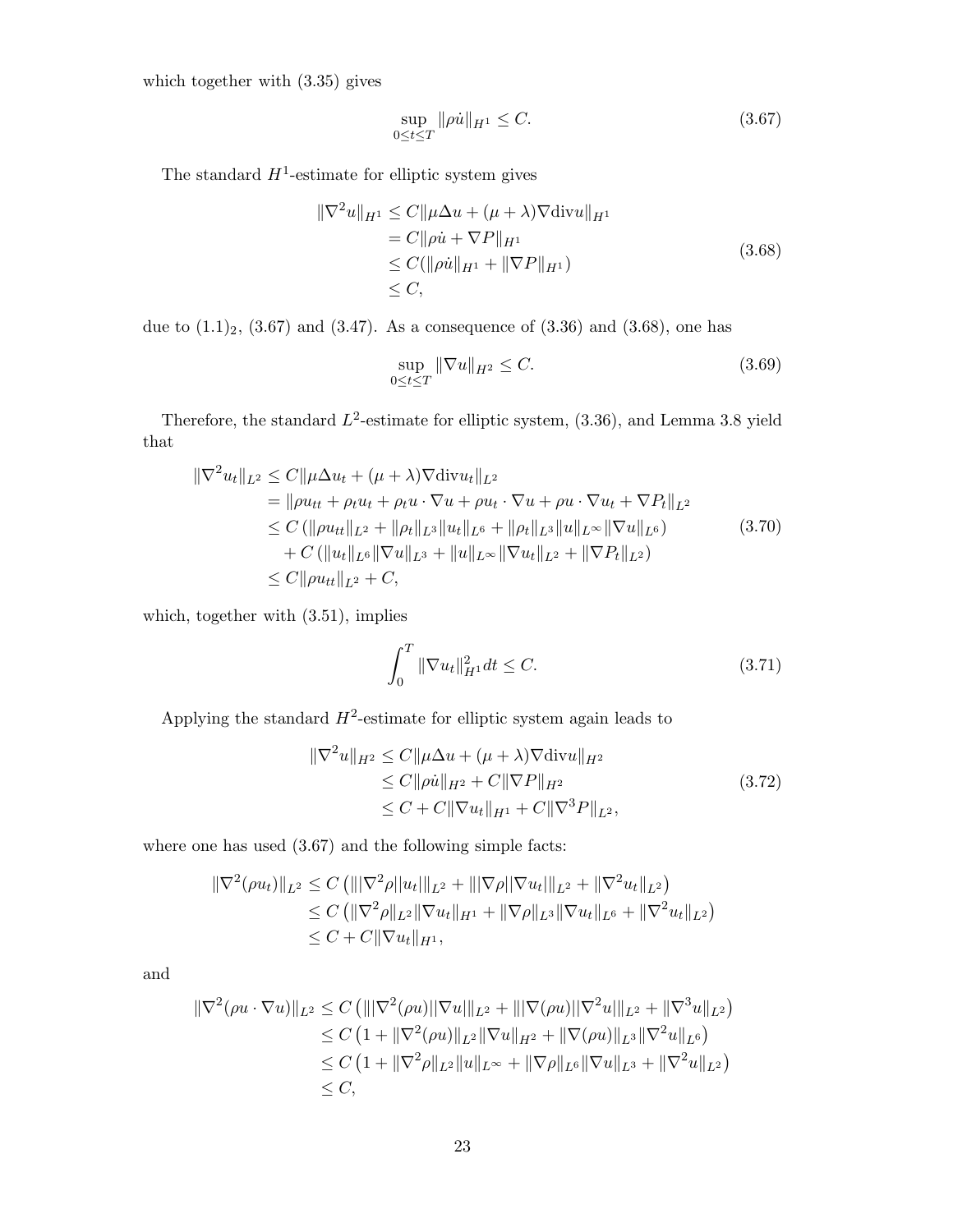due to (3.47) and (3.69). By using (3.69), (3.72), and (3.47), one may get that

$$
\begin{aligned}\n&\left(\|\nabla^3 P\|_{L^2}^2\right)_t \\
&\leq C \left(\||\nabla^3 u||\nabla P|\|_{L^2} + \||\nabla^2 u||\nabla^2 P|\|_{L^2} + \||\nabla u||\nabla^3 P|\|_{L^2} + \|\nabla^4 u\|_{L^2}\right) \|\nabla^3 P\|_{L^2} \\
&\leq C \left(\|\nabla^3 u\|_{L^2} \|\nabla P\|_{H^2} + \|\nabla^2 u\|_{L^3} \|\nabla^2 P\|_{L^6} + \|\nabla u\|_{L^\infty} \|\nabla^3 P\|_{L^2}\right) \|\nabla^3 P\|_{L^2} \\
&+ C \left(1 + \|\nabla^2 u_t\|_{L^2} + \|\nabla^3 P\|_{L^2}\right) \|\nabla^3 P\|_{L^2} \\
&\leq C + C \|\nabla u_t\|_{H^1}^2 + C \|\nabla^3 P\|_{L^2}^2,\n\end{aligned}
$$

which, together with Gronwall's inequality and (3.71), yields that

$$
\sup_{0 \le t \le T} \|\nabla^3 P\|_{L^2} \le C. \tag{3.73}
$$

Collecting all these estimates  $(3.71)-(3.73)$  and  $(3.47)$  shows

$$
\sup_{0 \le t \le T} \|P - P(\tilde{\rho})\|_{H^3} + \int_0^T \|\nabla u\|_{H^3}^2 dt \le C. \tag{3.74}
$$

It is easy to check similar arguments work for  $\rho - \tilde{\rho}$  by using (3.74). Hence,

$$
\sup_{0 \le t \le T} \|\rho - \tilde{\rho}\|_{H^3} \le C. \tag{3.75}
$$

Combing  $(3.74)$  with  $(3.75)$  shows  $(3.65)$ . Estimate  $(3.66)$  thus follows from  $(3.51)$ , (3.69), (3.71), and (3.74). Hence the proof of Lemma 3.9 is finished.

**Lemma 3.10** *For any*  $\tau \in (0, T)$ *, there exists some positive constant*  $C(\tau)$  *such that* 

$$
\sup_{\tau \le t \le T} \left( \|\nabla u_t\|_{H^1} + \|\nabla^4 u\|_{L^2} \right) + \int_{\tau}^T \int |\nabla u_{tt}|^2 dx dt \le C(\tau). \tag{3.76}
$$

*Proof.* Differentiate  $(1.1)<sub>2</sub>$  with respect to t to get

$$
\rho u_{ttt} + \rho u \cdot \nabla u_{tt} - \mu \Delta u_{tt} - (\mu + \lambda) \nabla \text{div} u_{tt}
$$
  
= 2 \text{div}(\rho u) u\_{tt} + \text{div}(\rho u)\_{t} u\_{t} - 2(\rho u)\_{t} \cdot \nabla u\_{t} - (\rho\_{tt} u + 2\rho\_{t} u\_{t}) \cdot \nabla u  
- \rho u\_{tt} \cdot \nabla u - \nabla P\_{tt}. (3.77)

Multiplying (3.77) by  $u_{tt}$  and then integrating the resulting equation over  $\mathbb{R}^3$ , one gets after integration by parts that

$$
\frac{1}{2}\frac{d}{dt}\int \rho |u_{tt}|^2 dx + \int (\mu |\nabla u_{tt}|^2 + (\mu + \lambda)(\text{div}u_{tt})^2) dx
$$
\n
$$
= -4\int u_{tt}^i \rho u \cdot \nabla u_{tt}^i dx - \int (\rho u)_t \cdot [\nabla (u_t \cdot u_{tt}) + 2\nabla u_t \cdot u_{tt}] dx
$$
\n
$$
- \int (\rho_{tt} u + 2\rho_t u_t) \cdot \nabla u \cdot u_{tt} dx - \int \rho u_{tt} \cdot \nabla u \cdot u_{tt} dx + \int P_{tt} \text{div}u_{tt} dx
$$
\n
$$
\stackrel{5}{=} \sum_{i=1}^5 J_5.
$$
\n(3.78)

We estimate each  $J_i(i = 1, \dots, 5)$  as follows: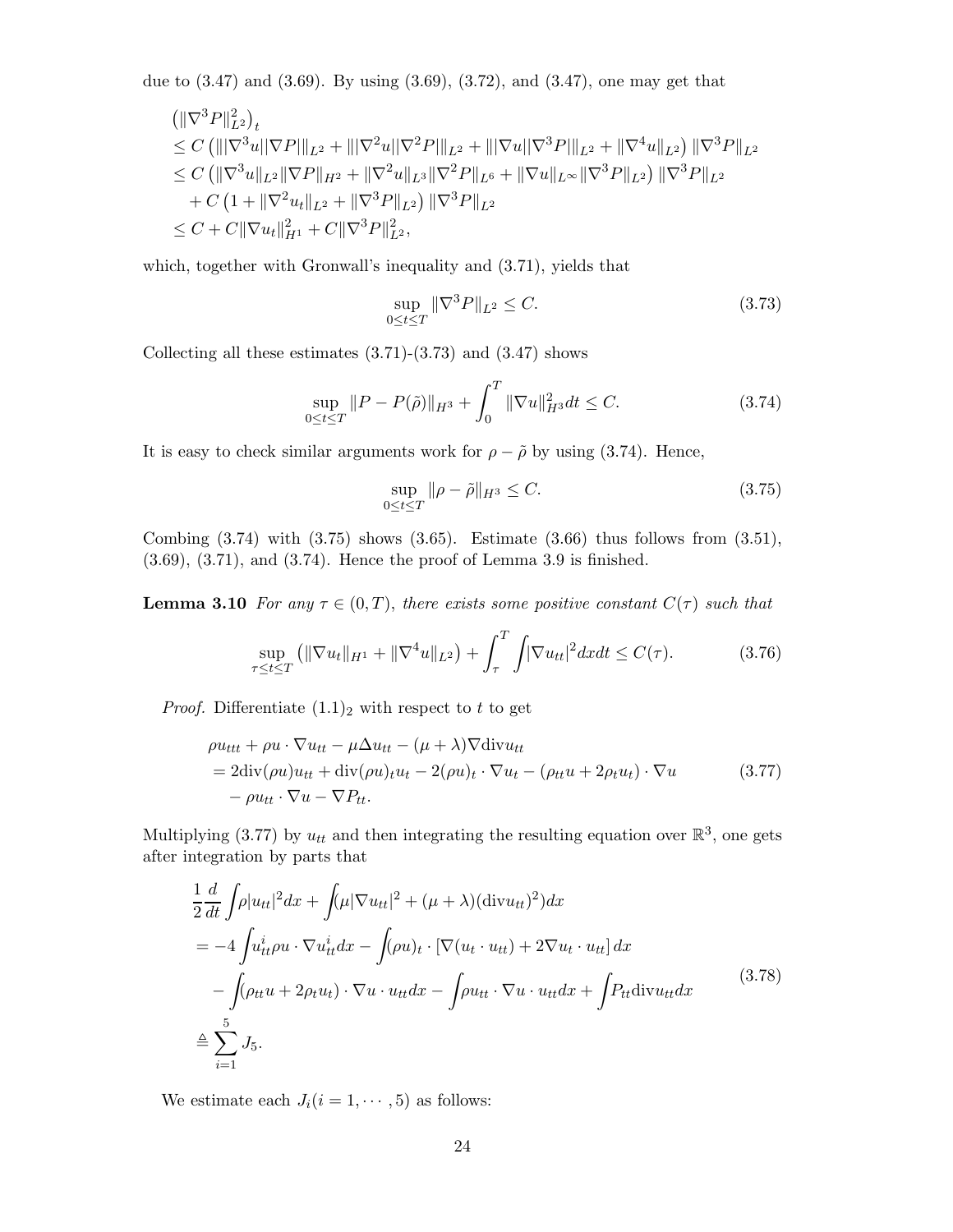Hölder's inequality gives

$$
|J_1| \leq C \|\rho^{1/2} u_{tt}\|_{L^2} \|\nabla u_{tt}\|_{L^2} \|u\|_{L^\infty}
$$
  
\n
$$
\leq \delta \|\nabla u_{tt}\|_{L^2}^2 + C_\delta \|\rho^{1/2} u_{tt}\|_{L^2}^2.
$$
\n(3.79)

It follows from (3.46), (3.50), (3.51), and (3.36) that

$$
|J_2| \leq C \left( \|\rho u_t\|_{L^3} + \|\rho_t u\|_{L^3} \right) \left( \|u_{tt}\|_{L^6} \|\nabla u_t\|_{L^2} + \|\nabla u_{tt}\|_{L^2} \|u_t\|_{L^6} \right)
$$
  
\n
$$
\leq C \left( \|\rho^{1/2} u_t\|_{L^2}^{1/2} \|u_t\|_{L^6}^{1/2} + \|\rho_t\|_{L^6} \|u\|_{L^6} \right) \|\nabla u_{tt}\|_{L^2}
$$
  
\n
$$
\leq \delta \|\nabla u_{tt}\|_{L^2}^2 + C_\delta,
$$
\n(3.80)

$$
|J_3| \leq C \left( \|\rho_{tt}\|_{L^2} \|u\|_{L^\infty} \|\nabla u\|_{L^3} + \|\rho_t\|_{L^6} \|u_t\|_{L^6} \|\nabla u\|_{L^2} \right) \|u_{tt}\|_{L^6}
$$
  
\n
$$
\leq \delta \|\nabla u_{tt}\|_{L^2}^2 + C_\delta \|\rho_{tt}\|_{L^2}^2,
$$
\n(3.81)

and

$$
|J_4| + |J_5| \le C \|\rho u_{tt}\|_{L^2} \|\nabla u\|_{L^3} \|u_{tt}\|_{L^6} + C \|P_{tt}\|_{L^2} \|\nabla u_{tt}\|_{L^2}
$$
  
\n
$$
\le \delta \|\nabla u_{tt}\|_{L^2}^2 + C_\delta \|\rho^{1/2} u_{tt}\|_{L^2}^2 + C_\delta \|P_{tt}\|_{L^2}^2. \tag{3.82}
$$

For any  $\tau \in (0, T_*)$ , since  $t^{1/2}\sqrt{\rho}u_{tt} \in L^{\infty}(0, T_*; L^2)$  by (2.1), there exists some  $t_0 \in$  $(\tau/2, \tau)$  such that

$$
\int \rho |u_{tt}|^2 dx(t_0) \le \frac{1}{t_0} \|t^{1/2} \sqrt{\rho} u_{tt}\|_{L^\infty(0,T_*)}^2
$$
\n
$$
\le C(\tau). \tag{3.83}
$$

Substituting  $(3.79)-(3.82)$  into  $(3.78)$  and choosing  $\delta$  suitably small, one obtains by using (3.50) (3.83) and Gronwall's inequality that

$$
\sup_{t_0 \le t \le T} \int \rho |u_{tt}|^2 dx + \int_{t_0}^T \int |\nabla u_{tt}|^2 dx dt \le C(\tau),
$$

which, together with  $(3.70)$  and  $(3.51)$ , yields that

$$
\sup_{\tau \le t \le T} \|\nabla u_t\|_{H^1} + \int_{\tau}^T \int |\nabla u_{tt}|^2 dx dt \le C(\tau),\tag{3.84}
$$

due to  $t_0 < \tau$ . Now, (3.76) follows from (3.72), (3.84), and (3.65). We finish the proof of Lemma 3.10.

## **4 Proof of Theorems 1.1 and 1.2**

With all the a priori estimates in Section 3 at hand, we are ready to prove the main results of this paper in this section.

*Proof of Theorem 1.1.* By Lemma 2.1, there exists a  $T_* > 0$  such that the Cauchy problem (1.1), (1.3), and (1.4) has a unique classical solution  $(\rho, u)$  on  $(0, T_*]$ . We will use the a priori estimates, Proposition 3.1 and Lemmas 3.9 and 3.10, to extend the local classical solution  $(\rho, u)$  to all time.

First, since

$$
A_1(0) + A_2(0) = 0, \quad A_3(0) \le M, \quad \rho_0 \le \bar{\rho},
$$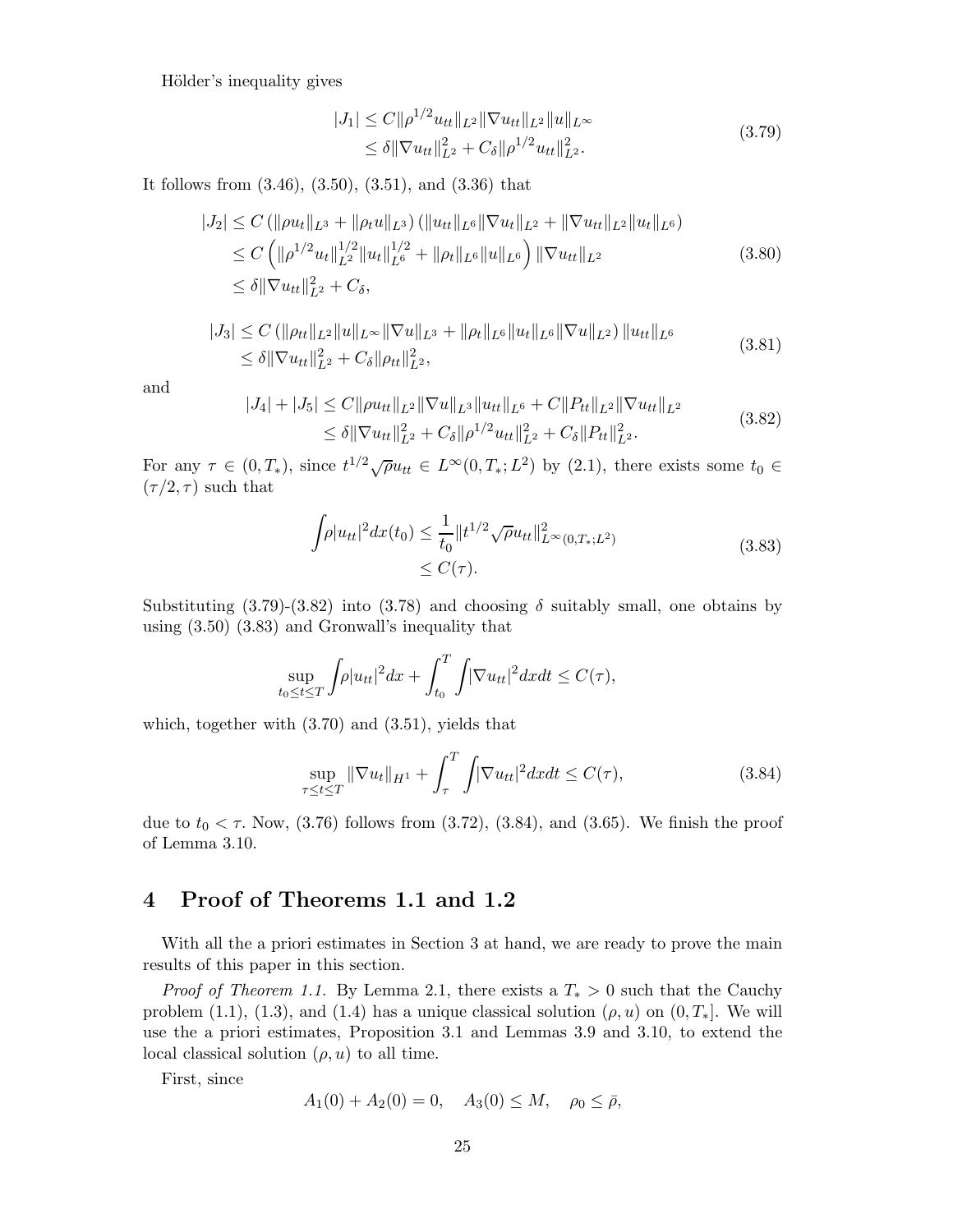there exists a  $T_1 \in (0, T_*]$  such that  $(3.1)$  holds for  $T = T_1$ .

Set

$$
T^* = \sup\{T \mid (3.1) \text{ holds}\}. \tag{4.1}
$$

Then  $T^* \geq T_1 > 0$ . Hence, for any  $0 < \tau < T \leq T^*$  with T finite, it follows from Lemmas 3.9 and 3.10 that

$$
\nabla u_t, \nabla^3 u \in C([\tau, T]; L^2 \cap L^4), \quad \nabla u, \nabla^2 u \in C\left([\tau, T]; L^2 \cap C\left(\overline{\mathbb{R}^3}\right)\right),\tag{4.2}
$$

where we have used the standard embedding

$$
L^{\infty}(\tau, T; H^1) \cap H^1(\tau, T; H^{-1}) \hookrightarrow C([\tau, T]; L^q), \quad \text{for any } q \in [2, 6).
$$

Due to (3.46), (3.51), and (3.76), one can get

$$
\int_{\tau}^{T} ||(\rho |u_{t}|^{2})_{t}||_{L^{1}} dt
$$
\n
$$
\leq \int_{\tau}^{T} (||\rho_{t}|u_{t}|^{2}||_{L^{1}} + 2||\rho u_{t} \cdot u_{tt}||_{L^{1}}) dt
$$
\n
$$
\leq C \int_{\tau}^{T} (||\rho |div u||u_{t}|^{2}||_{L^{1}} + |||u||\nabla \rho ||u_{t}|^{2}||_{L^{1}} + ||\rho^{1/2} u_{t}||_{L^{2}} ||\rho^{1/2} u_{tt}||_{L^{2}}) dt
$$
\n
$$
\leq C \int_{\tau}^{T} (||\rho |u_{t}|^{2}||_{L^{1}} ||\nabla u||_{L^{\infty}} + ||u||_{L^{6}} ||\nabla \rho ||_{L^{2}} ||u_{t}||_{L^{6}}^{2} + ||\rho^{1/2} u_{tt}||_{L^{2}}) dt
$$
\n
$$
\leq C,
$$

which yields

$$
\rho^{1/2} u_t \in C([\tau, T]; L^2).
$$

This, together with (4.2), gives

$$
\rho^{1/2}\dot{u}, \nabla \dot{u} \in C([\tau, T]; L^2). \tag{4.3}
$$

Next, we claim that

$$
T^* = \infty. \tag{4.4}
$$

Otherwise,  $T^* < \infty$ . Then by Proposition 3.1, (3.2) holds for  $T = T^*$ . It follows from Lemmas 3.9 and 3.10 and (4.3) that  $(\rho(x, T^*), u(x, T^*))$  satisfies (1.8) and (1.9) with  $g(x) = \dot{u}(x, T^*), x \in \mathbb{R}^3$ . Lemma 2.1 implies that there exists  $T^{**} > T^*$ , such that (3.1) holds for  $T = T^{**}$ , which contradicts (4.1). Hence, (4.4) holds. Lemmas 2.1, 3.9 and 3.10 and (4.2) thus show that  $(\rho, u)$  is in fact the unique classical solution defined on  $(0, T]$  for any  $0 < T < T^* = \infty$ .

Finally, to finish the proof of Theorem 1.1, it remains to prove (1.13).

Multiplying (3.23) by  $4(P - P(\tilde{\rho}))^3$  and integrating the resulting equality over  $\mathbb{R}^3$ , one has

$$
\begin{aligned} & \left( \| P - P(\tilde{\rho}) \|_{L^4}^4 \right)'(t) \\ &= -(4\gamma - 1) \int (P - P(\tilde{\rho}))^4 \text{div} u \, dx - \gamma \int P(\tilde{\rho}) (P - P(\tilde{\rho}))^3 \text{div} u \, dx, \end{aligned}
$$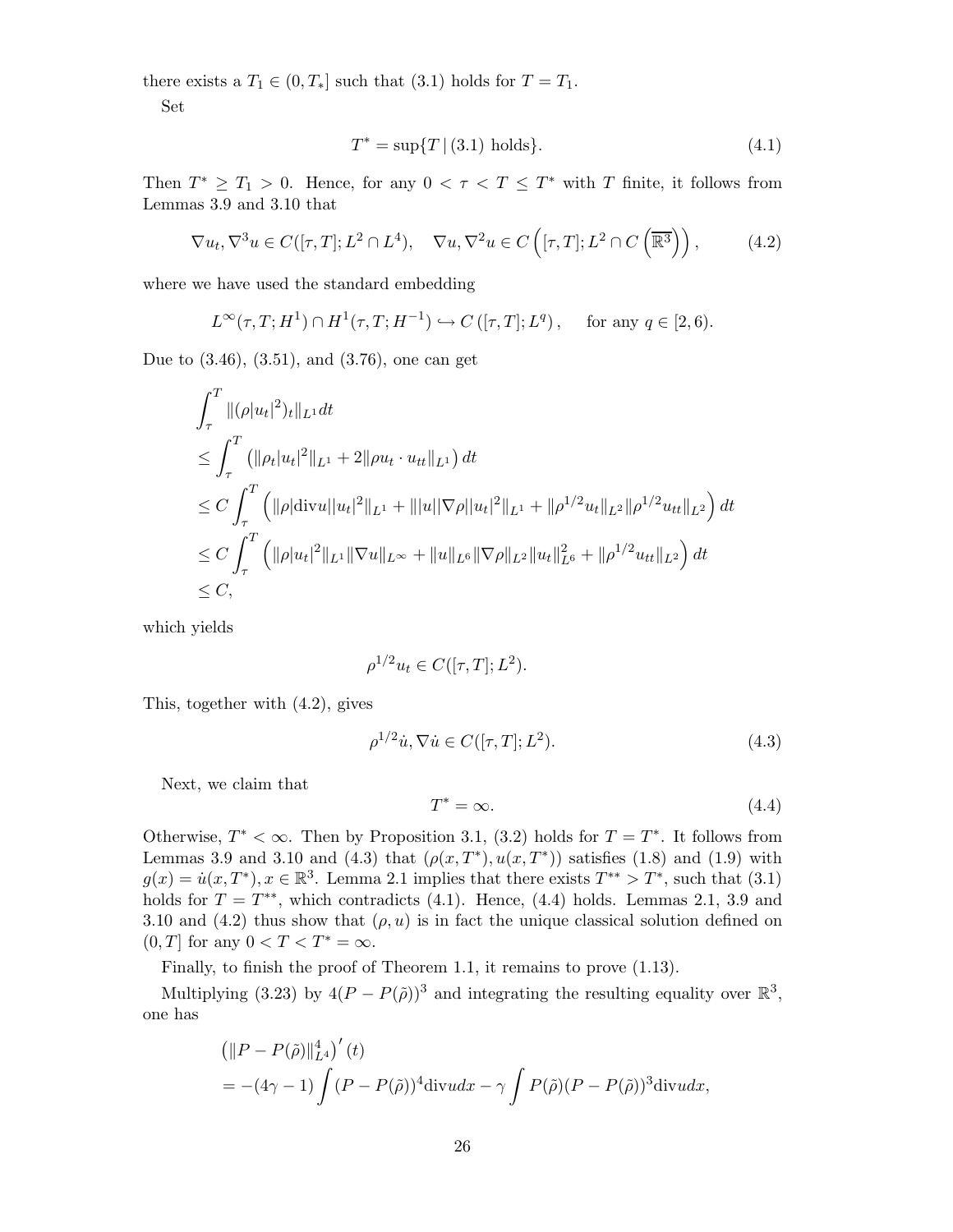which yields that

$$
\int_{1}^{\infty} \left| \left( \|P - P(\tilde{\rho})\|_{L^{4}}^{4} \right)'(t) \right| dt \le C \int_{1}^{\infty} \left( \|P - P(\tilde{\rho})\|_{L^{4}}^{4} + \|\nabla u\|_{L^{4}}^{4} \right) dt \le C, \tag{4.5}
$$

due to  $(3.26)$ . Combining  $(3.26)$  with  $(4.5)$  leads to

$$
\lim_{t \to \infty} ||P - P(\tilde{\rho})||_{L^4} = 0,
$$

which together with (3.3) implies

$$
\lim_{t \to \infty} \int |\rho - \tilde{\rho}|^q dx = 0,
$$

for all  $q$  satisfying  $(1.14)$ . Note that  $(3.3)$  and  $(2.2)$  imply

$$
\int \rho^{1/2} |u|^4 dx \le \left( \int \rho |u|^2 dx \right)^{1/2} \|u\|_{L^6}^3 \le C \|\nabla u\|_{L^2}^3.
$$

Thus (1.13) follows provided that

$$
\lim_{t \to \infty} \|\nabla u\|_{L^2} = 0. \tag{4.6}
$$

Setting

$$
I(t) \triangleq \frac{\mu}{2} ||\nabla u||_{L^{2}}^{2} + \frac{\lambda + \mu}{2} ||\text{div}u||_{L^{2}}^{2},
$$

choosing  $m = 0$  in (3.6), and using (3.8) and (3.9), one has

$$
|I'(t)| \le C \int \rho |\dot{u}|^2 dx + C \|\nabla u\|_{L^3}^3 + C C_0^{1/2} \|\nabla \dot{u}\|_{L^2},
$$
\n(4.7)

where one has used the following simple estimate:

$$
|M_1| = \left| \int \dot{u} \cdot \nabla P dx \right|
$$
  
= 
$$
\left| \int (P - P(\tilde{\rho})) \operatorname{div} \dot{u} dx \right|
$$
  

$$
\leq C C_0^{1/2} ||\nabla \dot{u}||_{L^2}.
$$

We thus deduce from  $(4.7)$ ,  $(3.19)$ , and  $(3.26)$  that

 $\ddot{\phantom{0}}$ 

$$
\int_{1}^{\infty} |I'(t)|^{2} dt \leq C \int_{1}^{\infty} \left( \|\rho^{1/2} \dot{u}\|_{L^{2}}^{4} + \|\nabla u\|_{L^{2}}^{2} \|\nabla u\|_{L^{4}}^{4} + \|\nabla \dot{u}\|_{L^{2}}^{2} \right) dt
$$
  
\n
$$
\leq C \int_{1}^{\infty} \left( \|\rho^{1/2} \dot{u}\|_{L^{2}}^{2} + \|\nabla u\|_{L^{4}}^{4} + \|\nabla \dot{u}\|_{L^{2}}^{2} \right) dt
$$
  
\n
$$
\leq C,
$$

which, together with

$$
\int_1^\infty |I(t)|^2 dt \le C \int_1^\infty \|\nabla u\|_{L^2}^2 dt \le C,
$$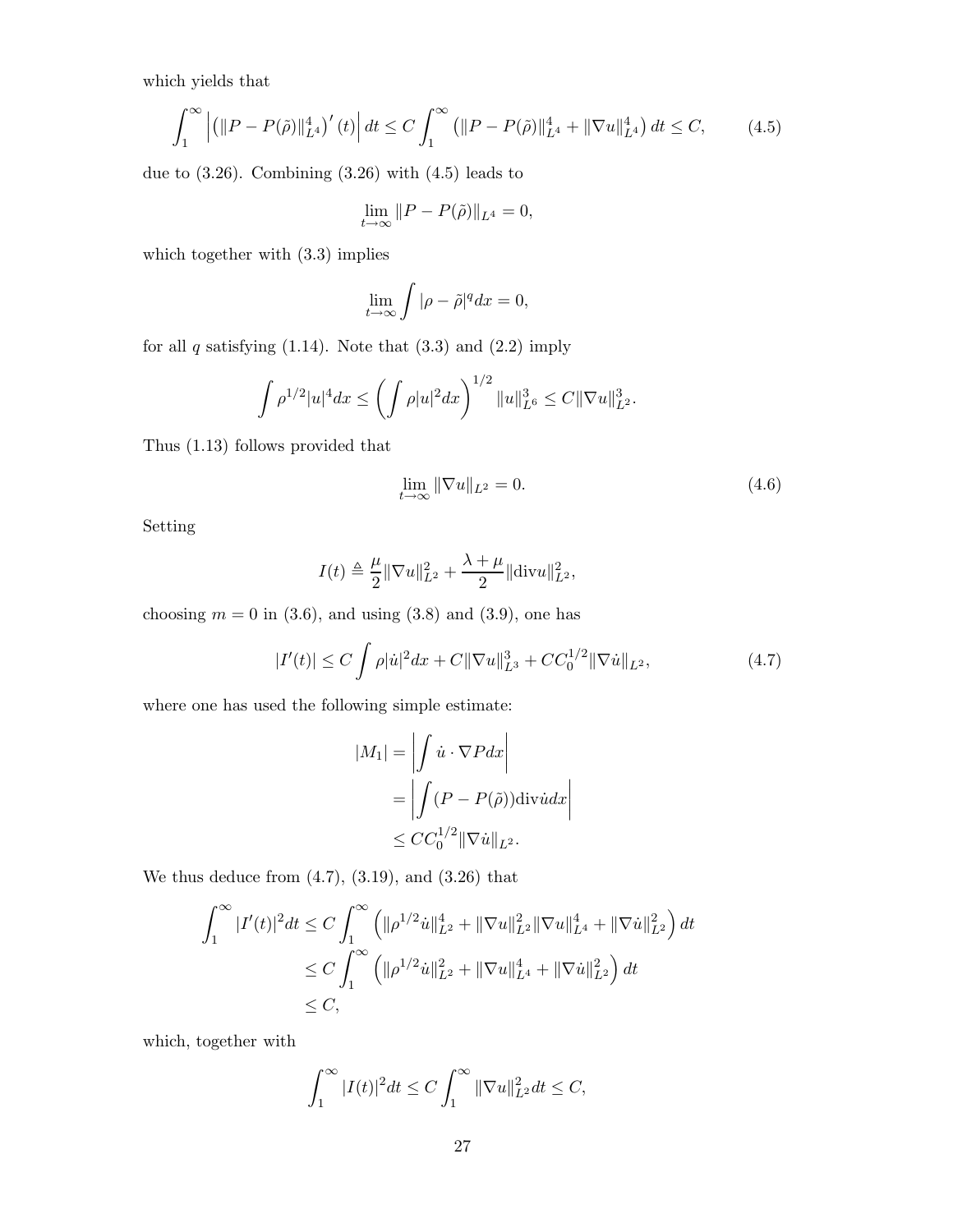implies (4.6). The proof of Theorem 1.1 is finished.

*Proof of Theorem 1.2.* The proof is similar to that of Theorem 1.2 in [20]. We just sketch it here.

Otherwise, there exist some constant  $C_0 > 0$  and a subsequence  $\{t_{n_j}\}_{j=1}^\infty$ ,  $t_{n_j} \to$  $\infty$  such that  $\|\nabla \rho(\cdot, t_{n_j})\|_{L^r} \leq C_0$ . Hence, the Gagliardo-Nirenberg inequality (2.3) yields that there exists some positive constant C independent of  $t_{n_j}$  such that for  $a = r/(2r - 3) \in (0, 1),$ 

$$
\|\rho(x, t_{n_j}) - \tilde{\rho}\|_{C(\overline{\mathbb{R}^3})} \n\leq C \|\nabla \rho(x, t_{n_j})\|_{L^r}^a \|\rho(x, t_{n_j}) - \tilde{\rho}\|_{L^3}^{1-a} \n\leq CC_0^a \|\rho(x, t_{n_j}) - \tilde{\rho}\|_{L^3}^{1-a}.
$$
\n(4.8)

Due to (1.13), the right hand side of (4.8) goes to 0 as  $t_{n_j} \to \infty$ . Hence,

$$
\|\rho(x, t_{n_j}) - \tilde{\rho}\|_{C(\overline{\mathbb{R}^3})} \to 0 \text{ as } t_{n_j} \to \infty.
$$
 (4.9)

On the other hand, since  $(\rho, u)$  is a classical solution, thus there exists a unique particle path  $x_0(t)$  with  $x_0(0) = x_0$  such that

$$
\rho(x_0(t),t) \equiv 0 \text{ for all } t \ge 0.
$$

So, we conclude from this identity that

$$
\|\rho(x, t_{n_j}) - \tilde{\rho}\|_{C(\mathbb{R}^3)} \geq |\rho(x_0(t_{n_j}), t_{n_j}) - \tilde{\rho}|
$$
  

$$
\equiv \tilde{\rho} > 0,
$$

which contradicts  $(4.9)$ . This completes the proof of Theorem 1.2.

### **References**

- [1] Beal, J. T., Kato, T., Majda. A.: Remarks on the breakdown of smooth solutions for the 3-D Euler equations. Commun. Math. Phys **94**, 61-66 (1984)
- [2] Cho, Y., Choe, H. J., Kim, H.: Unique solvability of the initial boundary value problems for compressible viscous fluid. J. Math. Pures Appl. **83**, 243-275 (2004)
- [3] Cho, Y., Jin, B.J.: Blow-up of viscous heat-conducting compressible flows, J. Math. Anal. Appl. **320**(2), 819-826 (2006)
- [4] Cho, Y., Kim, H.: On classical solutions of the compressible Navier-Stokes equations with nonnegative initial densities. Manuscript Math. **120**, 91-129 (2006)
- [5] Choe, H. J., Kim, H.: Strong solutions of the Navier-Stokes equations for isentropic compressible fluids. J. Differ. Eqs. **190**, 504-523 (2003)
- [6] Feireisl, E., Novotny, A., Petzeltov´a, H.: On the existence of globally defined weak solutions to the Navier-Stokes equations. J. Math. Fluid Mech. **3**(4), 358-392 (2001)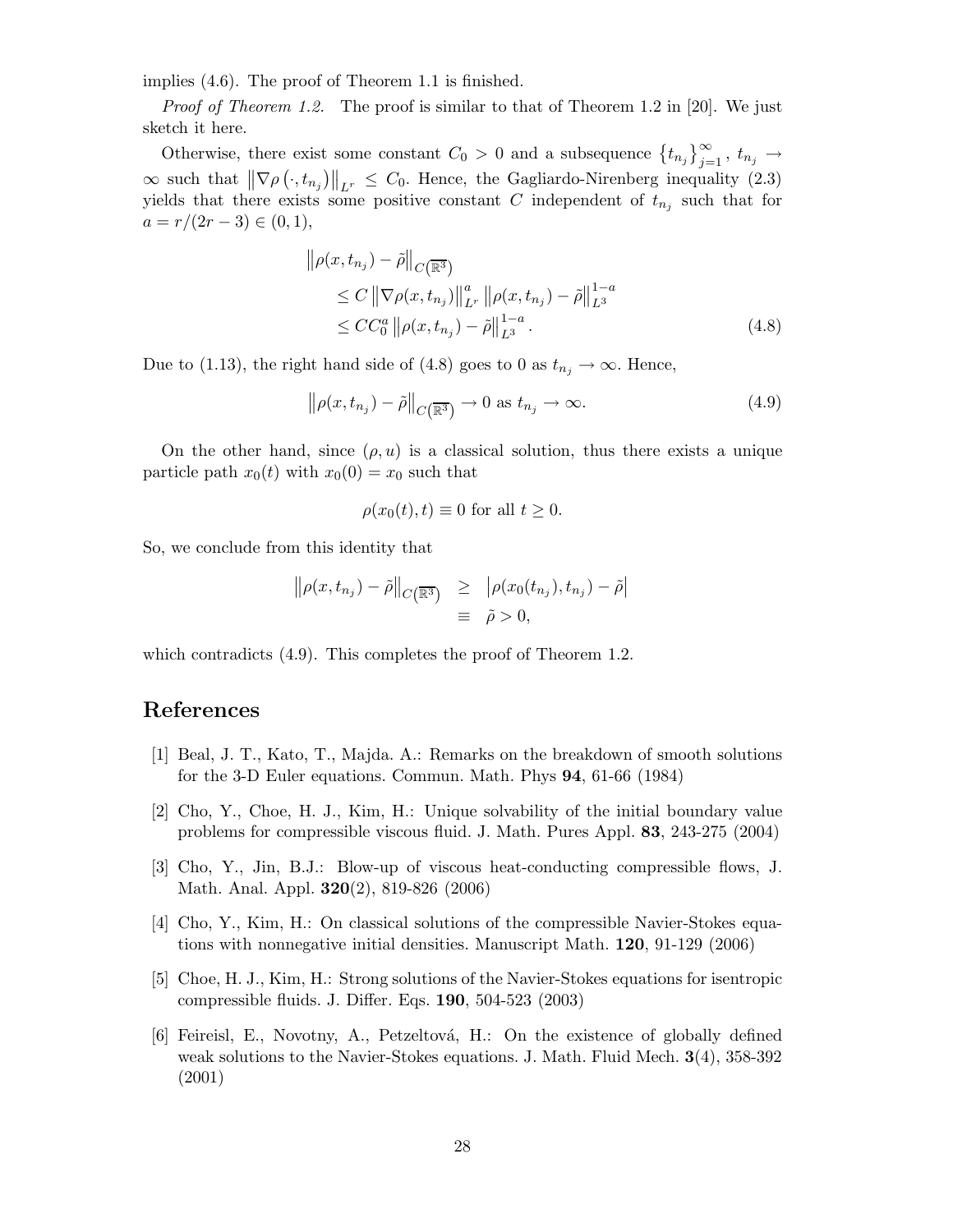- [7] Hoff, D.: Global existence for 1D, compressible, isentropic Navier-Stokes equations with large initial data. Trans. Amer. Math. Soc. **303**(1), 169-181 (1987)
- [8] Hoff, D: Global solutions of the Navier-Stokes equations for multidimensional compressible flow with discontinuous initial data. J. Differ. Eqs. **120**(1), 215-254 (1995)
- [9] Hoff, D.: Strong convergence to global solutions for multidimensional flows of compressible, viscous fluids with polytropic equations of state and discontinuous initial data. Arch. Rational Mech. Anal. **132**, 1-14 (1995)
- [10] Hoff, D.: Compressible flow in a half-space with Navier boundary conditions. J. Math. Fluid Mech. **7**(3), 315-338 (2005)
- [11] Hoff, D., Santos, M. M.: Lagrangean structure and propagation of singularities in multidimensional compressible flow. Arch. Rational Mech. Anal. **188**(3), 509-543 (2008)
- [12] Hoff, D., Tsyganov, E.: Time analyticity and backward uniqueness of weak solutions of the Navier-Stokes equations of multidimensional compressible flow. J. Differ. Eqs. **245**(10) 3068-3094 (2008)
- [13] Huang, X. D., Li, J., Xin Z. P.: Blowup criterion for the compressible flows with vacuum states. Preprint
- [14] Huang, X. D., Li, J., Xin Z. P.: Serrin type criterion for the three-dimensional compressible flows. Preprint
- [15] Huang, X. D., Li, J., Xin Z. P.: Global existence and blowup phenomena for smooth solutions to the two-dimensional compressible flows. Preprint
- [16] Huang, X. D., Li, J., Xin Z. P.: Global well-posedness for classical solutions to the multi-dimensional full compressible Navier-Stokes system with vaccum. In preparation, 2010.
- [17] Huang, X. D., Xin, Z. P.: A blow-up criterion for classical solutions to the compressible Navier-Stokes equations, Sci. in China, **53**(3), 671-686 (2010)
- [18] Kazhikhov, A. V., Shelukhin, V. V.: Unique global solution with respect to time of initial-boundary value problems for one-dimensional equations of a viscous gas. Prikl. Mat. Meh. **41**, 282-291 (1977)
- [19] Ladyzenskaja, O. A., Solonnikov, V. A., Ural'ceva, N. N.: *Linear and quasilinear equations of parabolic type,* American Mathematical Society, Providence, RI (1968)
- [20] Li, J., Xin, Z.: Some uniform estimates and blowup behavior of global strong solutions to the Stokes approximation equations for two-dimensional compressible flows. J. Differ. Eqs. **221**(2), 275-308 (2006).
- [21] Lions, P. L.: *Mathematical topics in fluid mechanics*. Vol. **2**. Compressible models. New York: Oxford University Press (1998)
- [22] Matsumura, A., Nishida, T.: The initial value problem for the equations of motion of viscous and heat-conductive gases. J. Math. Kyoto Univ. **20**(1), 67-104 (1980)